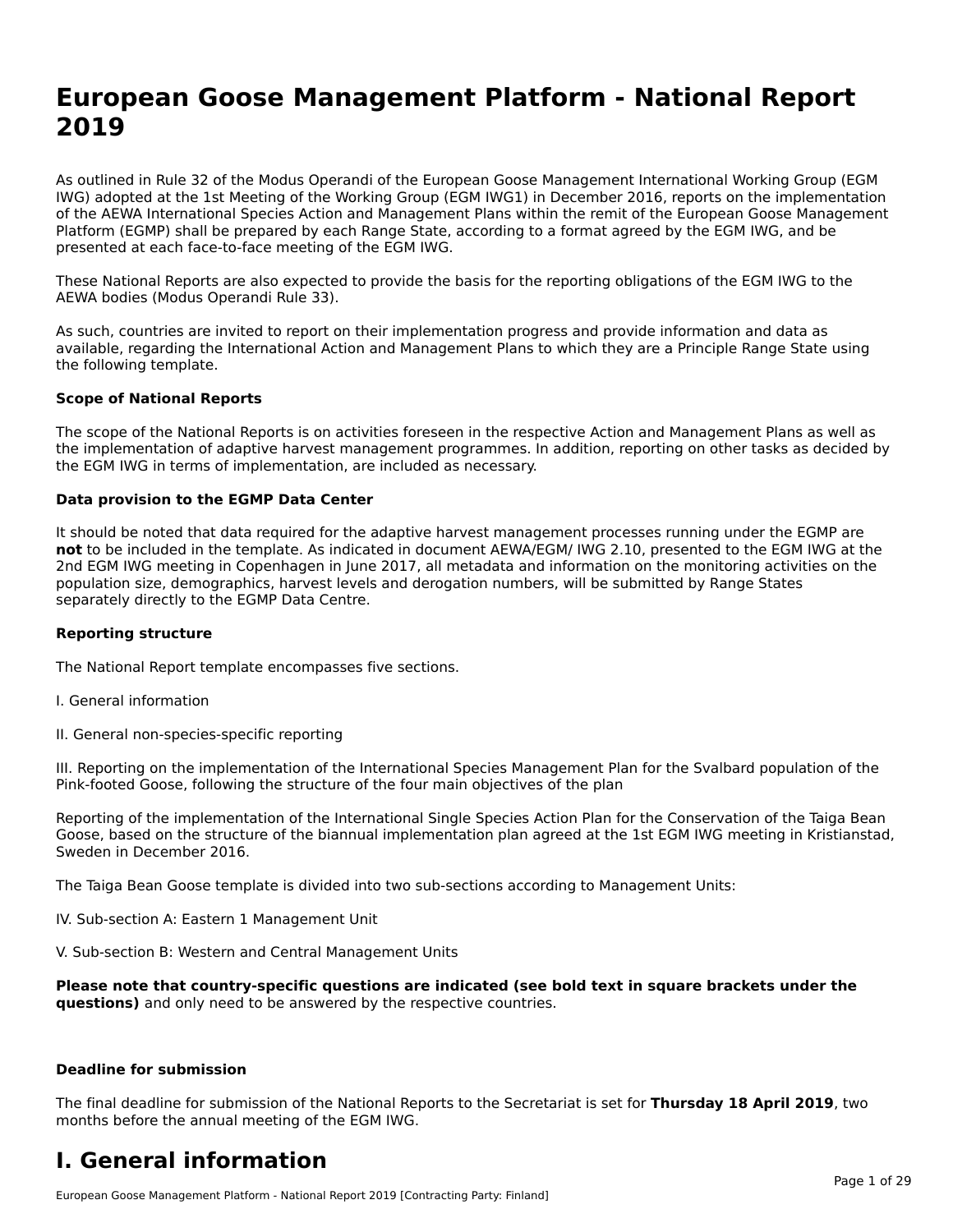#### **To be completed by all Range States**

Name of reporting country › Finland

# **Designated National EGMP Administrative Authority**

Full name of the institution› Ministry of the Environment

Name and title of the head of institution › Hannele Pokka, Permanent Secretary

Mailing address - Street and number › Ministry of the Environment, Aleksanterinkatu 7

P.O. Box › 35

Postal code› FI-00023

City › Helsinki

**Country** › Finland

Telephone › +358 2952 50300

E-mail› kirjaamo@ym.fi

Website › www.ym.fi

### **Designated National Government Representative (NGR) for EGMP matters**

Name and title of the NGR › Esko Hyvärinen, Senior Ministerial Adviser

Affiliation (institution, department) › Ministry of the Environment

Mailing address - Street and number › Ministry of the Environment, Aleksanterinkatu 7

P.O. Box › 35

Postal code› FI-00023

City › Helsinki

**Country** › Finland

Telephone  $+358295250094$ 

E-mail› esko.o.hyvarinen@ym.fi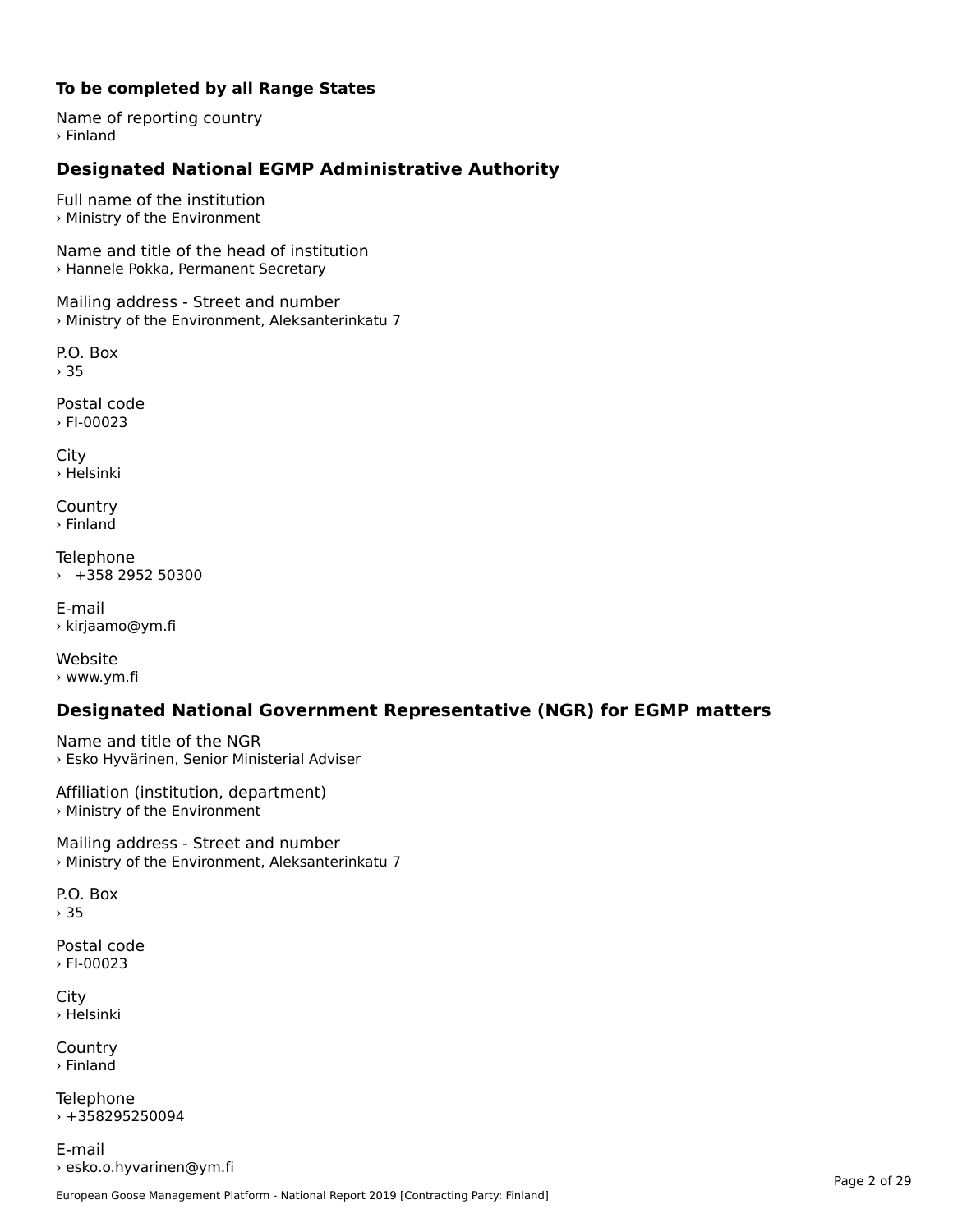Website› www.ym.fi

#### **Additional designated National Government Representative (NGR) for EGMP matters (if available)**

Name and title of the NGR› Janne Pitkänen, Senior specialist

Affiliation (institution, department) › Ministry of Agriculture and Forestry

Mailing address - Street and number › Ministry of Agriculture and Forestry

P.O. Box› 30

Postal code› FI-00023

City › Helsinki

**Country** › Finland

Telephone › +358295162338

E-mail› kirjaamo@mmm.fi

Website › www.mmm.fi

## **Designated National Expert (NE) for EGMP matters**

Name and title of the NE› Jorma Pessa, Senior Adviser

Affiliation (institution, department) › Centre for Economic Development, Transport and the Environment

Mailing address - Street and number › Centre for Economic Development, Transport and the Environment

P.O. Box› 86

Postal code› FI-90101

**City** › Oulu

**Country** › Finland

**Telephone** › +358295038398

E-mail› jorma.pessa@ely-keskus.fi

Website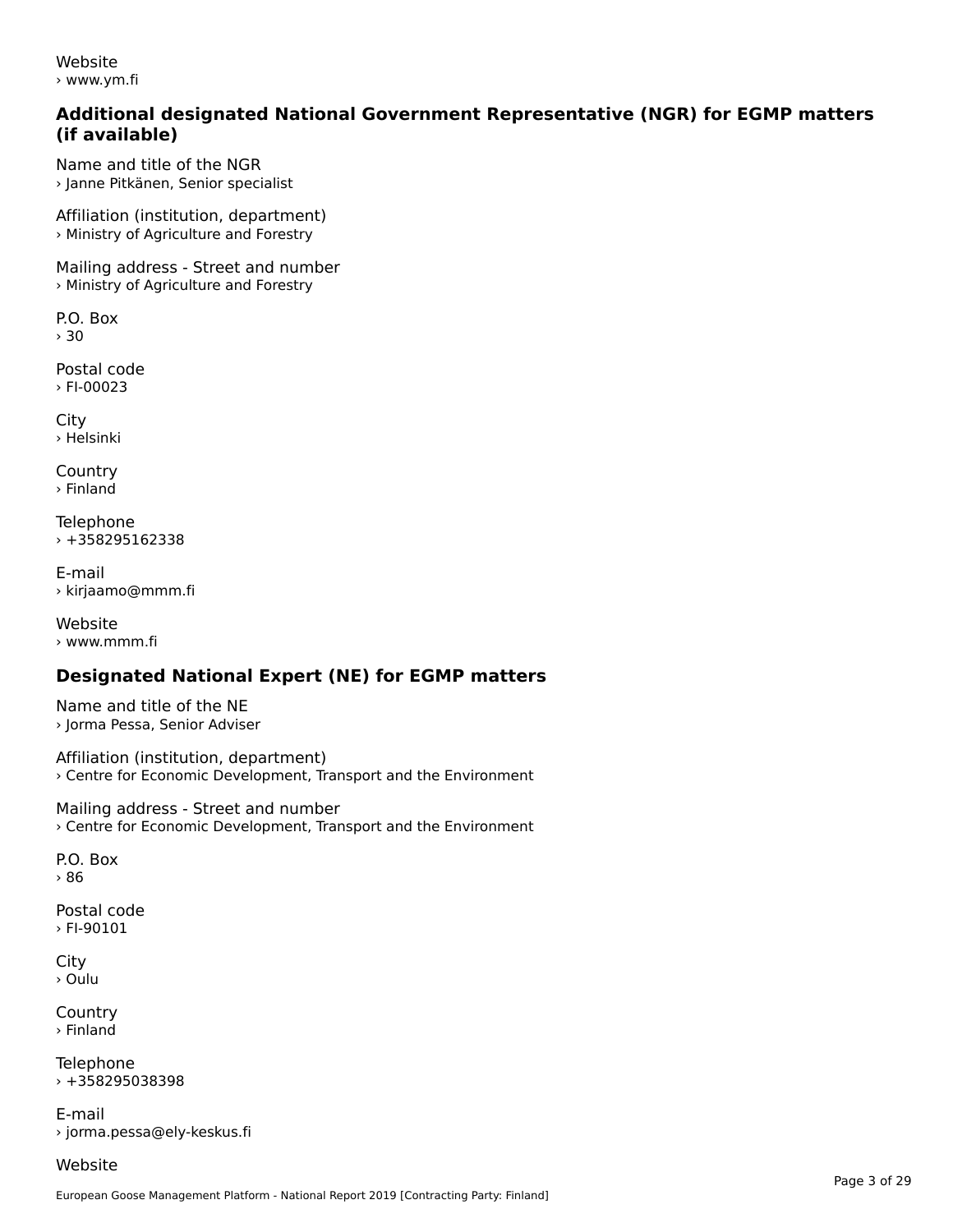### **Additional designated National Expert (NE) for EGMP matters (if available)**

Name and title of the NE › Mikko Alhainen, Senior Planning Officer

Affiliation (institution, department) › Finnish Wildlife Agency

Mailing address - Street and number › Sompiontie 1

 $\overline{P}$ ›

Postal code › FI-00730

City › Helsinki

**Country** › Finland

Telephone › +358294312401

E-mail› mikko.alhainen@riista.fi

Website› www.riista.fi

#### **Other relevant institutions/entities/individual experts that have contributed to this report**report

Please insert information on any other relevant institutions/entities/individual experts that have continuated to this report

### **Additional information and comments (optional)**

Please insert additional information and comments ›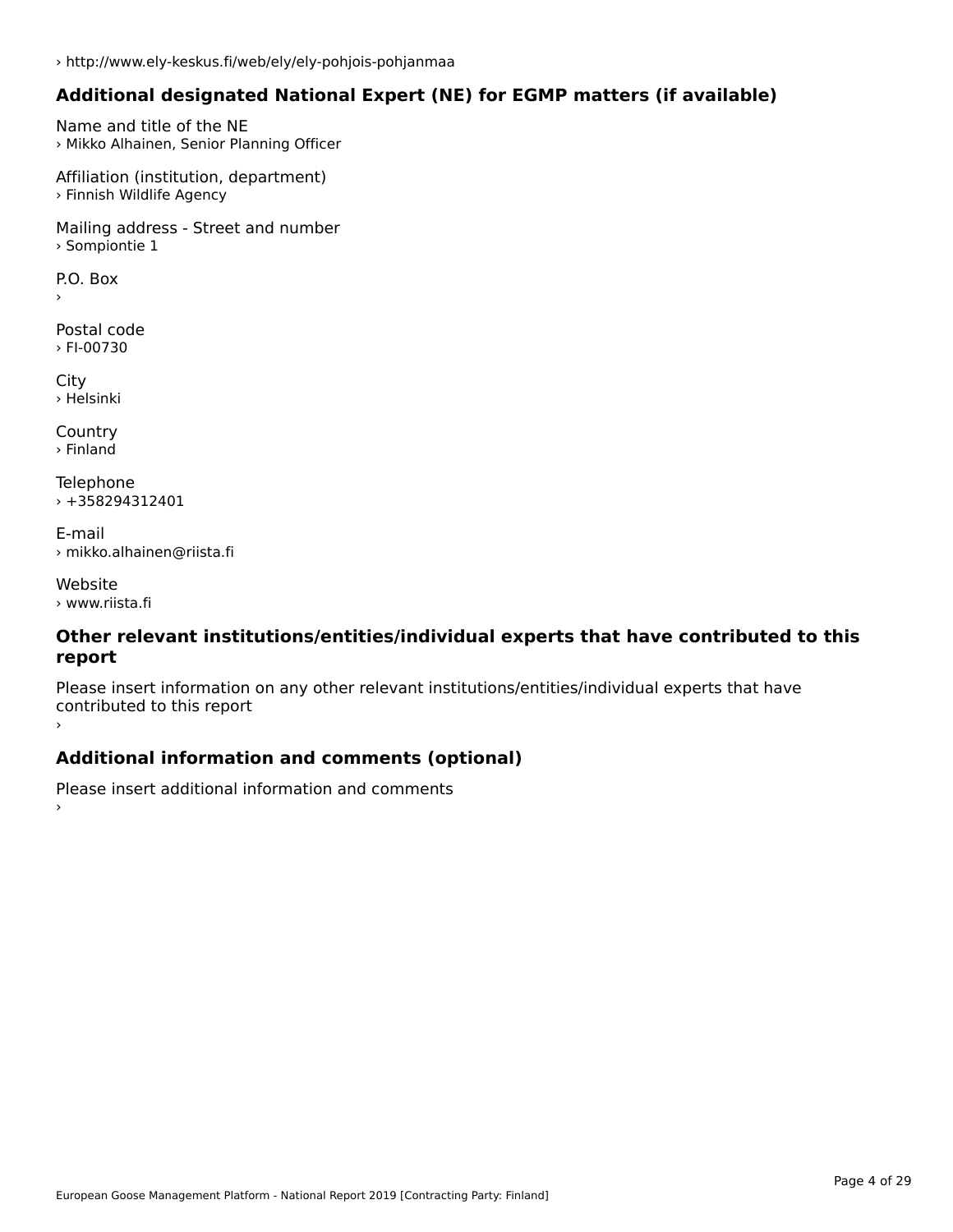#### **II. General non-species-specific reporting**

#### **To be completed by all Range States**

II.1. Are you monitoring the level of agricultural conflict (damage, complaints) with geese in your country n.i. Are you monitoring the lever or agricultural connict (damage, complaints) with g<br>on national (centralized for the entire country), regional(sub-national) or local level?

(PfG ISMP p.33, Objective II  $(4+5)$ ) Please select only one option ☑ Yes**☑ Yes**<br>□ No □ No<br>□ Not relevant

Please indicate the level:

Possibility for multiple options ™ USSIDING TO Multiple options<br>
□ National (centralized for the entire country) ☑ Regional (sub-national) ☐ Local

## **National (centralized for the entire country) monitoring**

Please provide details on the national monitoring methods, units, frequency and the coverage › The coverage of the monitoring is poor. It is merely based on annual compensations applied and paid to *Fire* coverage or the monitoring is poor.<br>farmers to cover damage done by geese.

Are these national activities species-specific? ∩ne enese national activity<br>Please select only one option ☑ No

Please list the species

›

**Regional (sub-national) monitoring**

Please provide details on the regional monitoring methods, units, frequency and the coverage I lease provide details on the regional momenting incendeds, and s, requerity and the coverage<br>> The coverage of the monitoring is poor. It is merely based on annual compensations applied and paid to farmers to cover damage done by geese.

Are these regional activities species-specific? ∩ne enese regional activ<br>Please select only one option ☑ No

Please list the species ›

**Local monitoring**

Please provide details on the local monitoring methods, units, frequency and the coverage

Are these local activities species-specific? ∩ne these local detivities<br>Please select only one option □ Yes<br>□ No

Please list the species ›

Please explain the reasons›

Please explain the reasons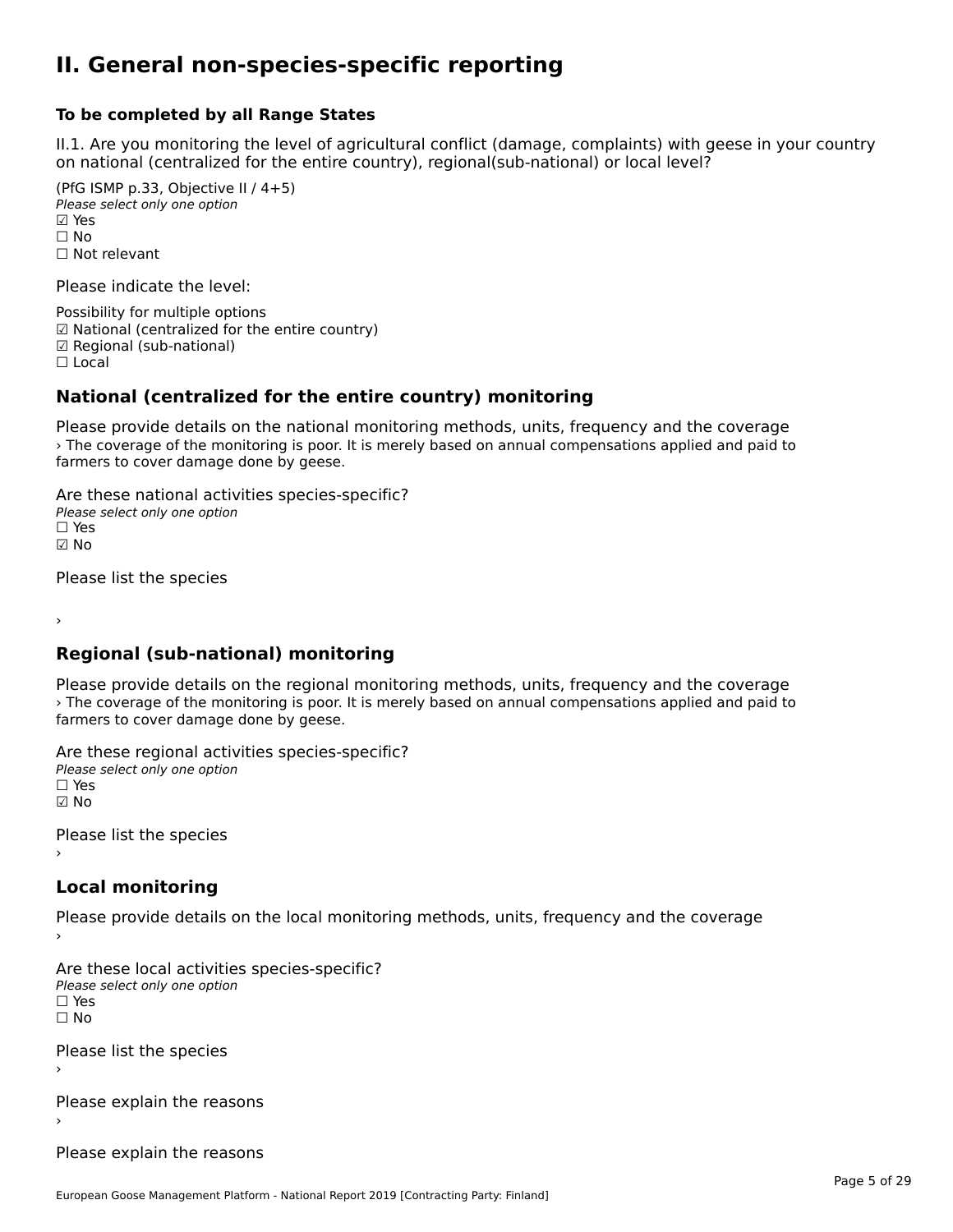II.2. What management measures does your country apply to manage agricultural conflicts related to

(PfG ISMP p. 33, Objective II / 4+5)

Possibility for multiple options

rossibility for multiple options<br>□ No agricultural conflict related to geese has been recorded in my country

 $\Box$  No management measures are applied to manage agricultural conflicts related to geese

☑ Compensation schemes (payments to farmers for losses e.g. crop damage)

© Compensation schemes (payments to familers for losses e.g. crop damage)<br>□ Subsidy schemes (payments to support farmers to provide for/tolerate geese on their land, replacing agricultural use)

use,<br>☑ Scaring schemes or other preventive measures designed to actively keep geese away from farmland

**■** Scaring scrientes of other preventive measures designed to a<br>□ Designation of goose foraging areas (accommodation areas)

□ Designation of goose foraging areas (accommodation areas)<br>□ Derogation shooting to keep geese away from sensitive crops and to reduce population size

 $\boxtimes$  Any other management measures to alleviate agricultural conflict

### **No management measures are applied**

Please explain the reasons ›

### **Compensation schemes (payments to farmers for losses e.g. crop damage)**

Please indicate the level at which the schemes are applied

Possibility for multiple options rossibility for multiple options<br>□ National (centralized for the entire country) □ Regional (centranzed to<br>☑ Regional (sub-national)

☑ Local

›

Please explain how the damage (yield loss) is determined

› The loss and its monetary value is estimated by agricultural authorities.

Are these schemes species-specific?

∩ne these senemes spee<br>Please select only one option ☑ No

Please provide details on the species-specific measures

Please provide any other details (e.g. results), if available

Please explain the reasons›

Is the effectiveness of this scheme evaluated? □ CILCCCCCICIOS OF C<br>Please select only one option  $\Box$  Yes ☑ No

Please provide details on the evaluation of effectiveness

Please provide any other details (e.g. results), if available

Please explain the reasons

#### **Subsidy schemes (payments to support farmers to provide for/tolerate geese on their land, replacing agricultural use)**land, replacing agricultural use)

Please indicate the level at which subsidy schemes are provided

Possibility for multiple options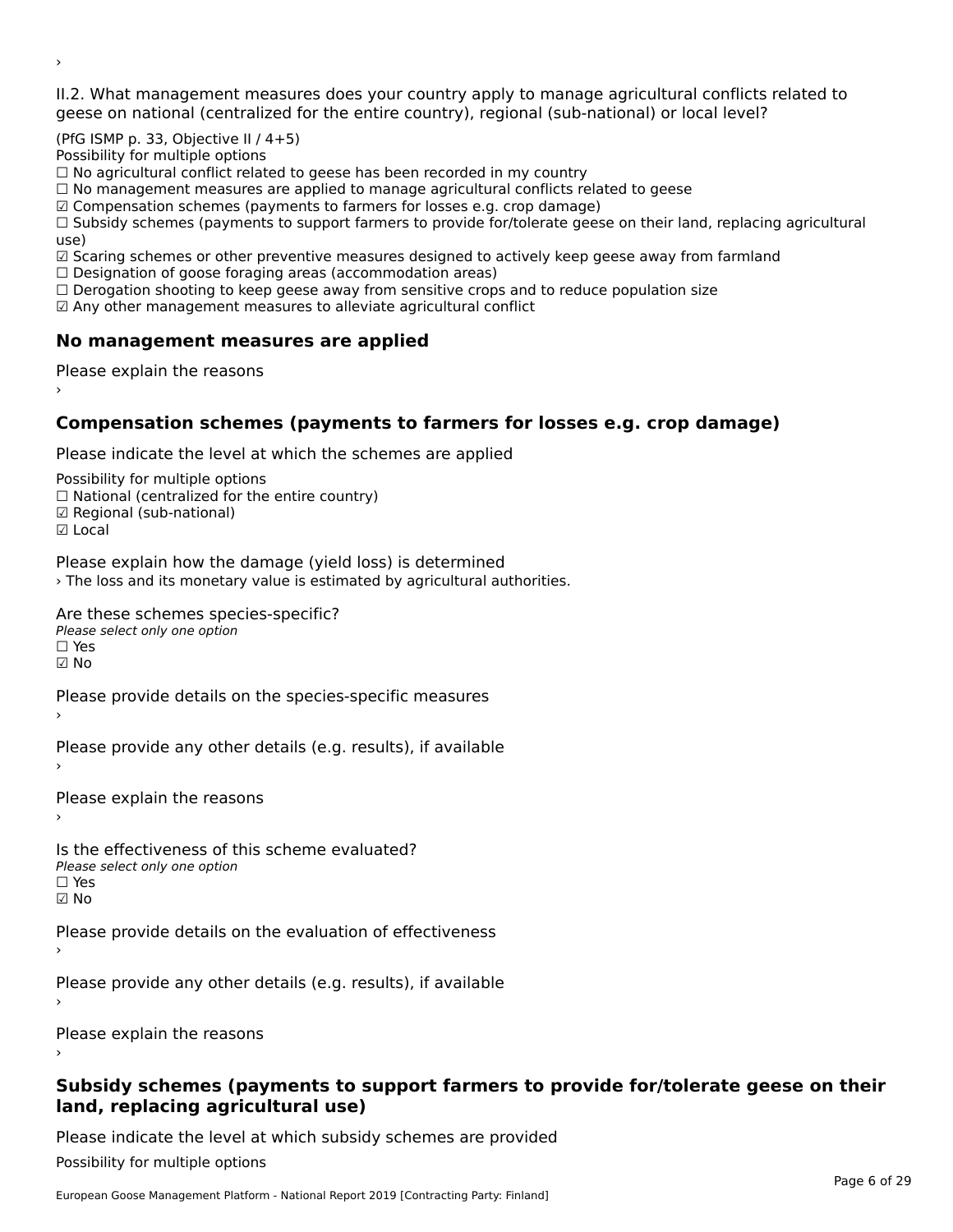☐ National (centralized for the entire country) □ National (centralized io<br>□ Regional (sub-national) ☐ Local

Please provide details on the subsidy schemes

Are these schemes species-specific? ∩ne these senemes spee<br>Please select only one option

□ Yes<br>□ No

Please provide details on the species-specific measures

Please provide any other details (e.g. results) if available

Please explain the reasons

Is the effectiveness of this scheme evaluated?Please select only one option ☐ Yesים וכ<br>⊡ No

Please provide details on the evaluation of effectiveness

Please provide any other details (e.g. results) if available

Please explain the reasons

#### **Scaring schemes or other preventive measures designed to actively keep geese away from farmland**

Please indicate the level of the schemes

Possibility for multiple options rossibility for multiple options<br>□ National (centralized for the entire country) ☐ Regional (sub-national) ☑ Local

**☑** Local

Please provide details on the scaring schemes or other preventive measures

Is the effectiveness of this scheme evaluated?□ CITC CITCCLIVERESS OF C<br>Please select only one option □ Yes<br>□ No

Please provide details on the evaluation of effectiveness

Please provide any other details (e.g. results) if available

Please explain the reasons›

### **Designation of goose foraging areas (accommodation areas)**

Please provide details on the foraging areas (accommodation areas)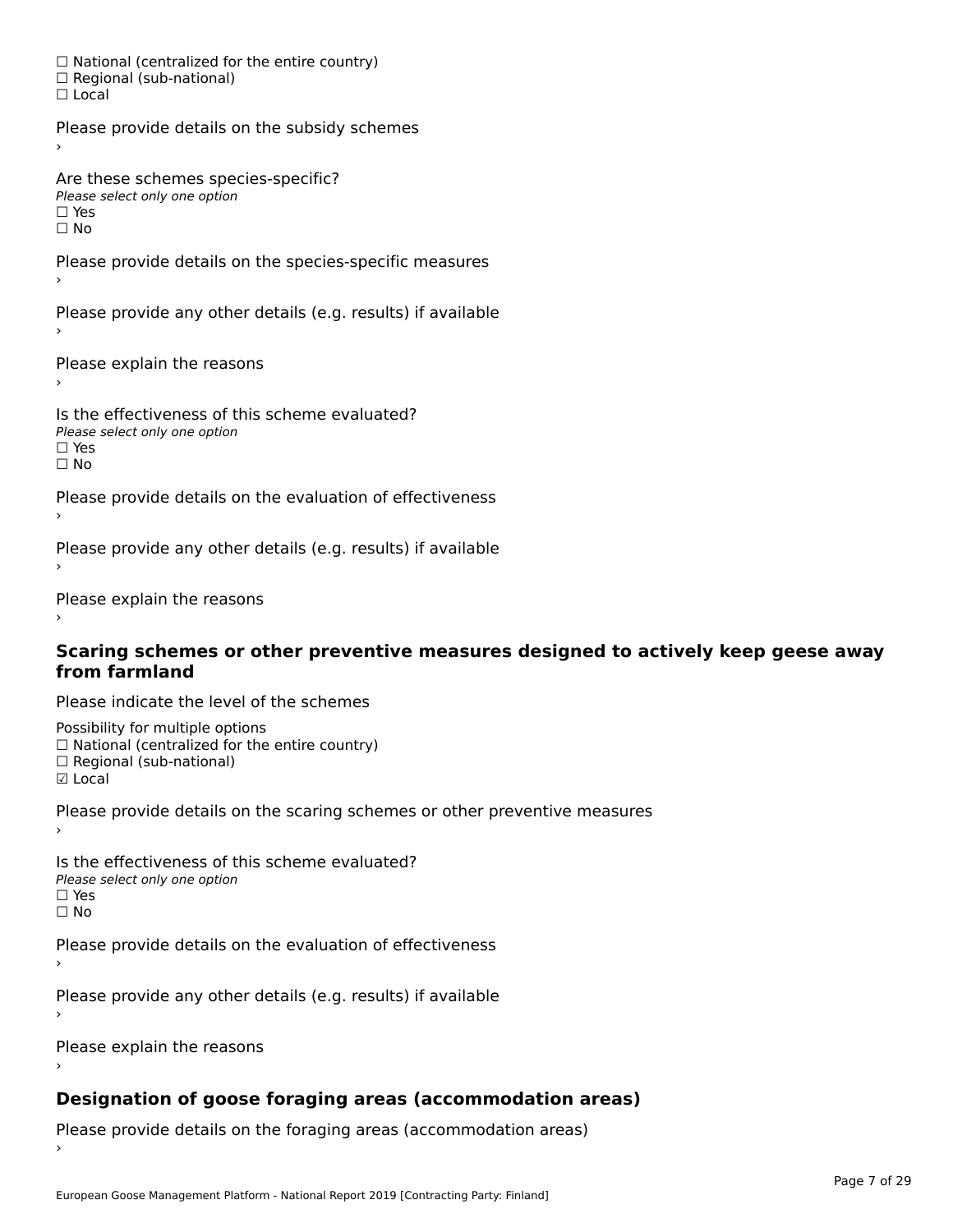Please indicate at which level the foraging areas are designated

Possibility for multiple options rossibility for multiple options<br>□ National (centralized for the entire country) □ Regional (sub-national)<br>□ Regional (sub-national)

Is the effectiveness of accommodation areas evaluated?Please select only one option ☐ Yesים וכ<br>⊡ No

Please provide details on the evaluation of effectiveness

Please provide any other details (e.g. results), if available

Please explain the reasons

#### **Derogation shooting to keep geese away from sensitive crops and to reduce population size**

Please provide species-specific details on the derogation shooting ›

Please indicate the application level of the derogation shooting

Possibility for multiple options rossibility for multiple options<br>□ National (centralized for the entire country) □ National (centralized io<br>□ Regional (sub-national) ☐ Local

Is the effectiveness of derogation shooting evaluated?

Please select only one option

☐ Yesים<br>⊡ No

Please provide details on the evaluation of effectiveness

Please provide any other details (e.g. results), if available

Please explain the reasons

# **Any other management measures taken to alleviate agricultural conflicts**

Please provide details on the management measures that are taken › Hunting season of Greylag Goose and Canada Goose was advanced to open on 10th August only in agricultural field (in other habitats the hunting season opens on 20th August). Hunting of Greylag Goose in agricultural field (in other habitats the numbig season opens on 20th August). Hunting or Greylag Goose in<br>banned by Ministerial Degree (586/2016) for 3 years (2016-2018) in inland Counties, so hunting is allowed only in coastal Counties. https://www.finlex.fi/fi/laki/alkup/2017/20160586

Please indicate the level of the measures

Possibility for multiple options ™assibility for multiple options<br>☑ National (centralized for the entire country) ☑ Regional (sub-national)☐ Local

Are these measures species-specific?∧e chese measures spe<br>Please select only one option ⊠ Yes<br>□ No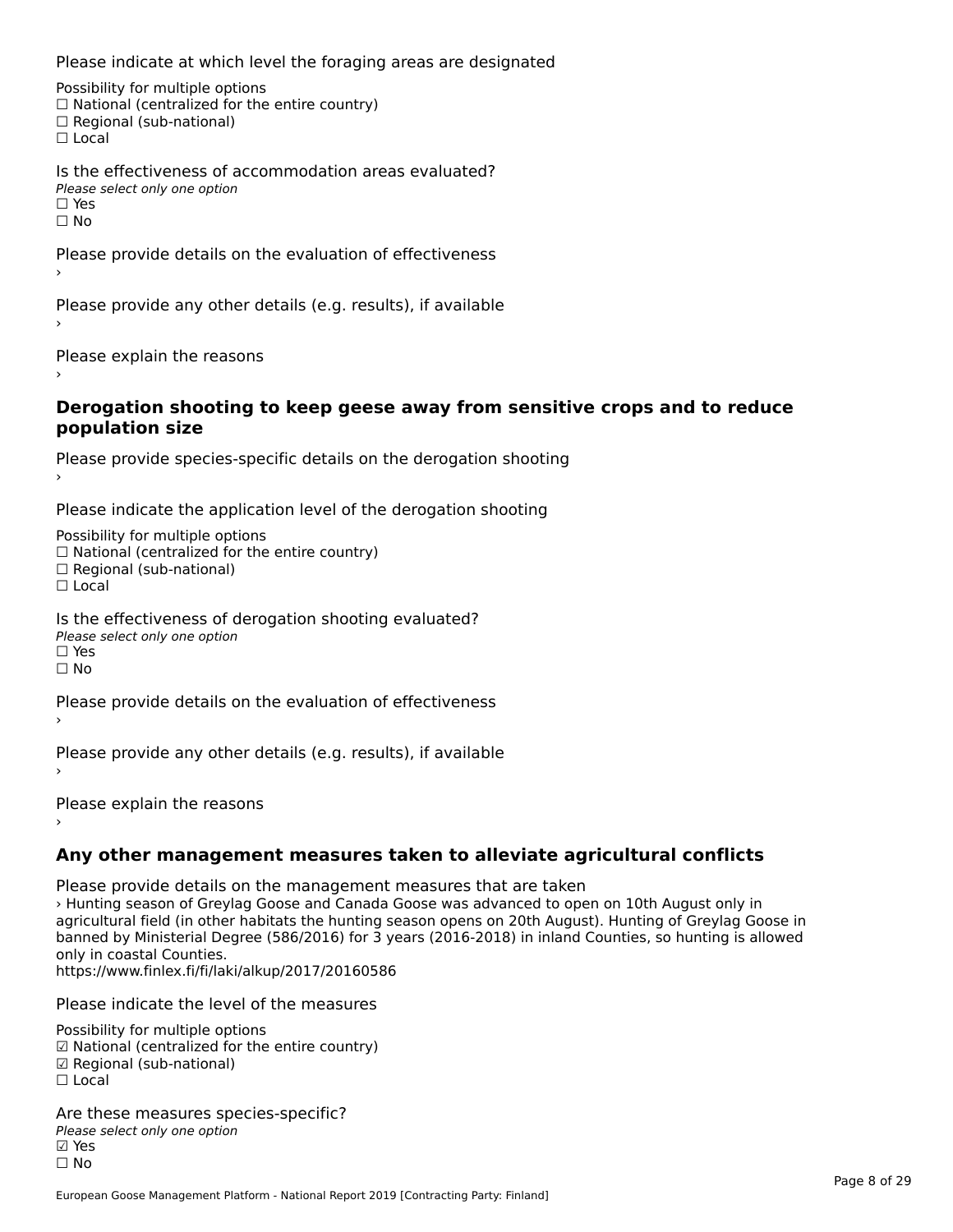#### Please give details on the species-specific measures

› Target hunting of Greylag Goose and Canada Goose in parts of the populations which are feeding on agricultural fields. Hunting ban of Greylag Goose in inland counties aims to allow breeding population to grow agricultural fields. Fiditing barror Gre<br>and expand it's range to inland lakes.

Please provide brief details (attach file or provide weblink)

› Hunting season of Greylag Goose and Canada Goose was advanced to open on 10th August only in agricultural field (in other habitats the hunting season opens on 20th August). Hunting of Greylag Goose in agricultural field (in other habitats the hunting season opens on 20th August). Hunting or Greylag Goose in<br>banned by Ministerial Degree (586/2016) for 3 years (2016-2018) in inland Counties, so hunting is allowed panned by ministerial De<br>only in coastal Counties. https://www.finlex.fi/fi/laki/alkup/2017/20160586

Please explain the reasons

Is the effectiveness of these measures evaluated? □ CITC CITCCLIVERESS OF C<br>Please select only one option ☑ No

Please provide details on the evaluation of effectiveness

Please provide any other details (e.g. results), if available

Please explain the reasons

II.3. **NEW QUESTION:** Has your country developed new or adjusted existing legislation to facilitate the

(TBG ISSMP; PfG ISSMP)

Please select only one option ☐ Yes

☑ The legislation has been reviewed and no need to adjust existing or develop new legislation has been identified ⊠ The regislation has been reviewed and no need to adjust existing or develop new regislation has been ident<br>□ No, but the development of new or adjustment of existing legislation is currently under political discussion

□ No, but the development of new or adjustment of existing legislation is currently under political discussion<br>□ No, but the development of new or adjustment of existing legislation is currently under technical discussion

☐ The legislation has not been reviewed yet for any possible need of adjustment or development of new legislation ☐ Other

Please provide details on the new legislation or the adjustments to existing legislation and the issues ricase piu<br>seddesses d ›

Please attach the legislation

Please indicate if you have used the Guidance on Implementation of AHM through Domestic Legal Piease indicate if you have used the<br>Regulations (adopted at EGM IWG3) Please select only one option ☐ Yes☐ No

Please explain what other guidance has been used instead

#### Please provide details

› Finland regulates hunting of TGB on annual basis via Ministerial decree in accordance with Adaptive Harvest Management Framework of EGMP. The current Ministerial Degree (517/2017) on ban of hunting (in parts of the country and in limited time) was adopted in 2017 for 2-year time. It was reviewed after EGMP IWG3 meeting, but no need to adjust existing Degree has been identified, so the Degree was remained in effect in 2018. The Decree is available at: https://www.finlex.fi/fi/laki/alkup/2017/20170518 The Decree is available at. https://www.innex.h/n/laki/aikup/2017/2017t<br>The answer refers only to TBG. PfG is not a huntable species in Finland.

Is there an anticipated date to conclude considerations related to development or adjustment of legislation related to AHM within your country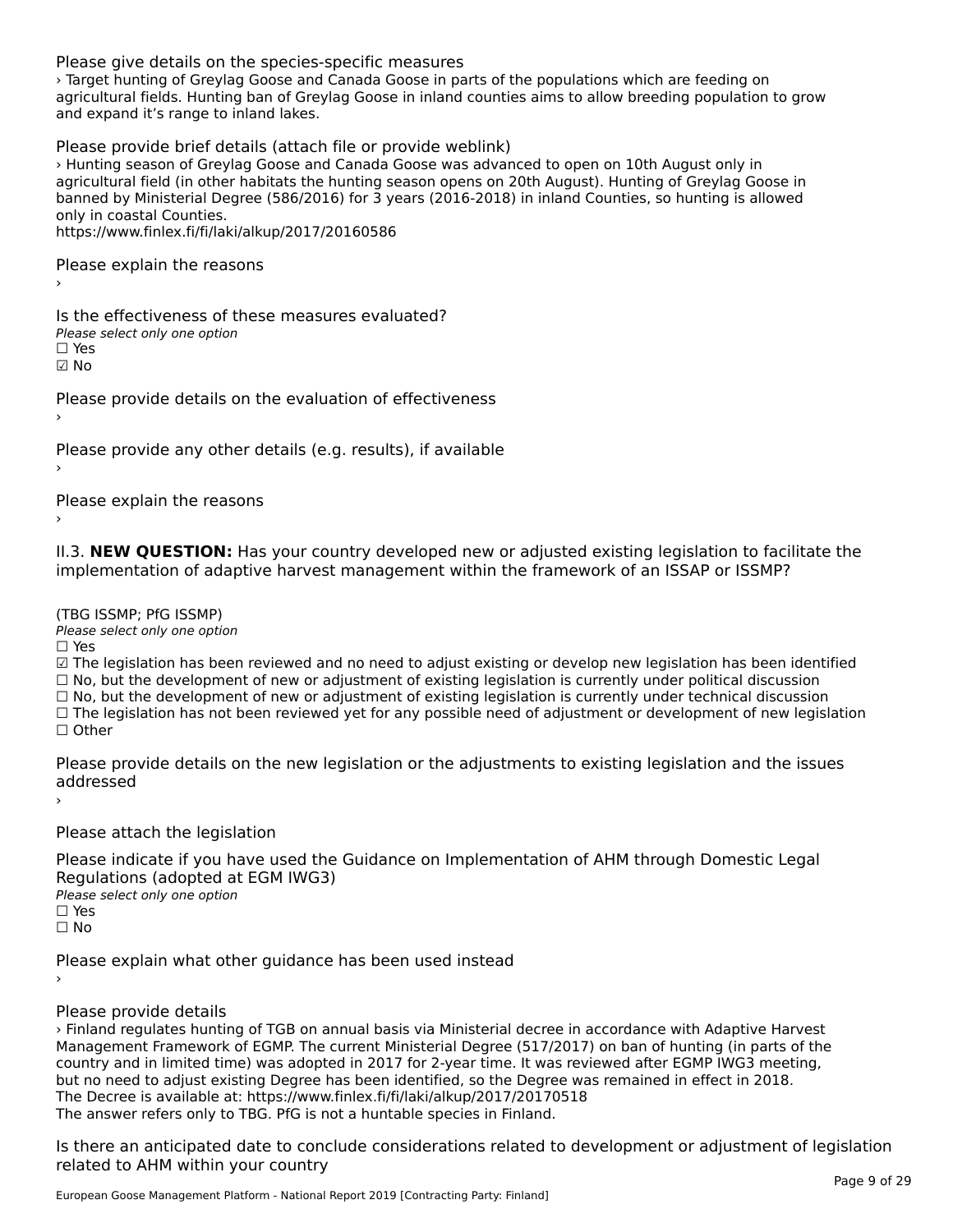Is there an anticipated date to conclude considerations related to development or adjustment of legislation related to Arm within your country  $\bar{\phantom{a}}$ 

Please explain the reasons  $\,$ 

Please specify

›

 $\bar{\phantom{a}}$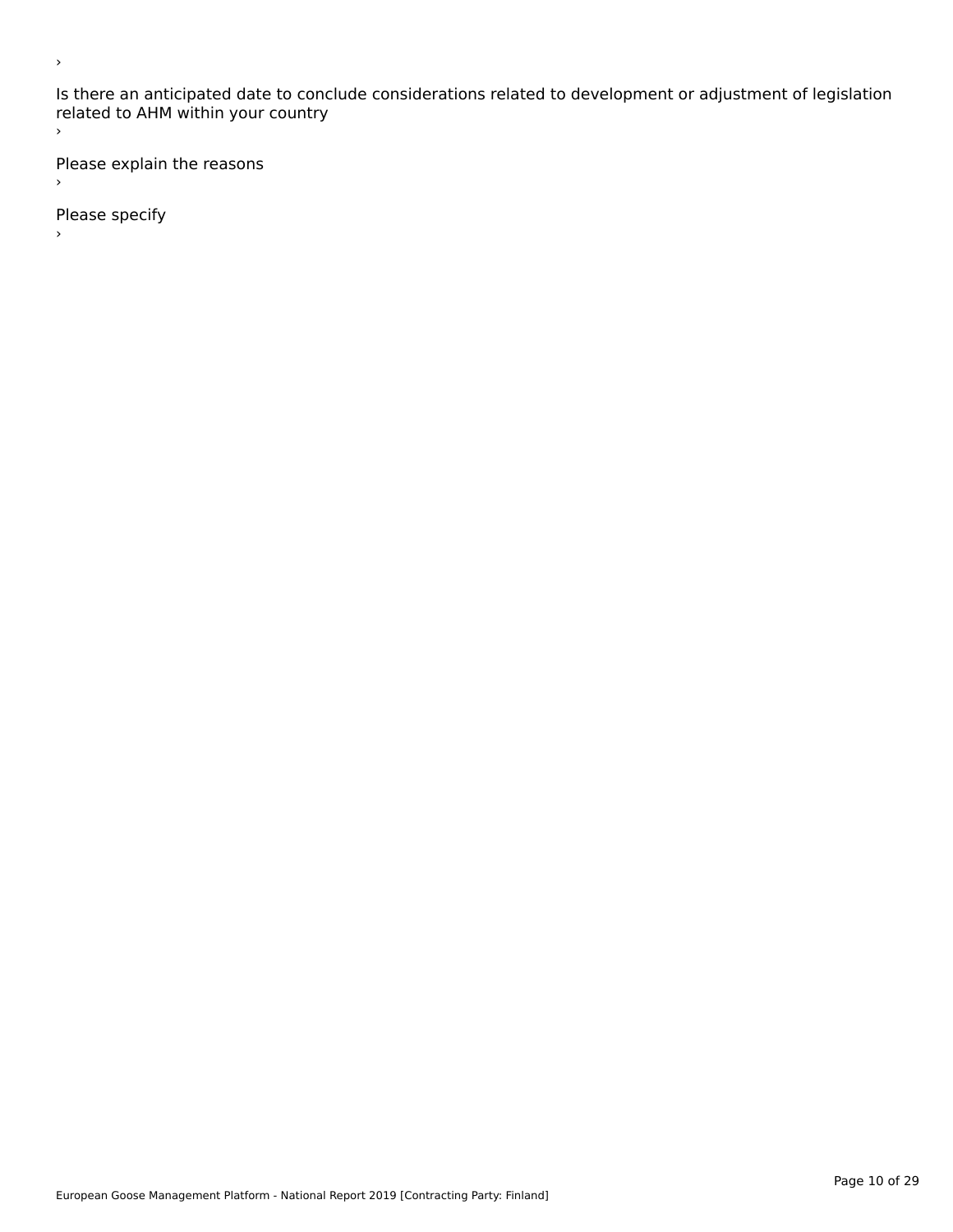# **III. Pink-footed Goose International Species Management Plan (PFG**III. FIIIN-IUULEU GUUSE IIILEI II**atiunai Species Management Fian (FTG**<br>ISMD)

#### **Praticipating Range States: Belgium, Denmark, the Netherlands, Norway**

### **General Implementation**

III.1. Does your country have a national (centralized for the entire country), regional (sub-national) or local

(PfG ISMP, p. 29; Objective II+IV/6) Please select only one option *riease select only one option*<br>□ Yes, adopted and being implemented  $\Box$  res, adopted and being implemented<br> $\Box$  Yes, adopted but not being implemented  $\Box$  A plan(s) is/are being developed ☑ No

Please indicate the level of the plan

Possibility for multiple options rossibility for multiple options<br>□ National (centralized for the entire country) □ National (centralized io<br>□ Regional (sub-national) ☐ Local

#### **National management plan**

Please indicate the date of adoption

 **National** Management Plan

›

Please indicate by whom the plan was adopted

**National** Management Plan ›

Please provide details about the implementing agency

**National** Management Plan ›

Please provide a reference to the plan

**National** Management Plan ›

Please provide a main contact

**National** Management Plan ›

Does the management plan/s promote recreational uses such as tourism and hunting?

(PfG ISMP, p. 33, Objective II+IV/6) Please select only one optionPlease select only one option  $\square$  Yes ☐ No

Please provide more details on the activities

Please indicate the economic, cultural and other value of the recreational activities at national level

Please explain the reasons

#### **Regional management plan**

In case of various management plans, please upload a document or table listing all the management plans,in case or various management plans, please uploa<br>in the direct below the its required in the sections below including the details required in the sections below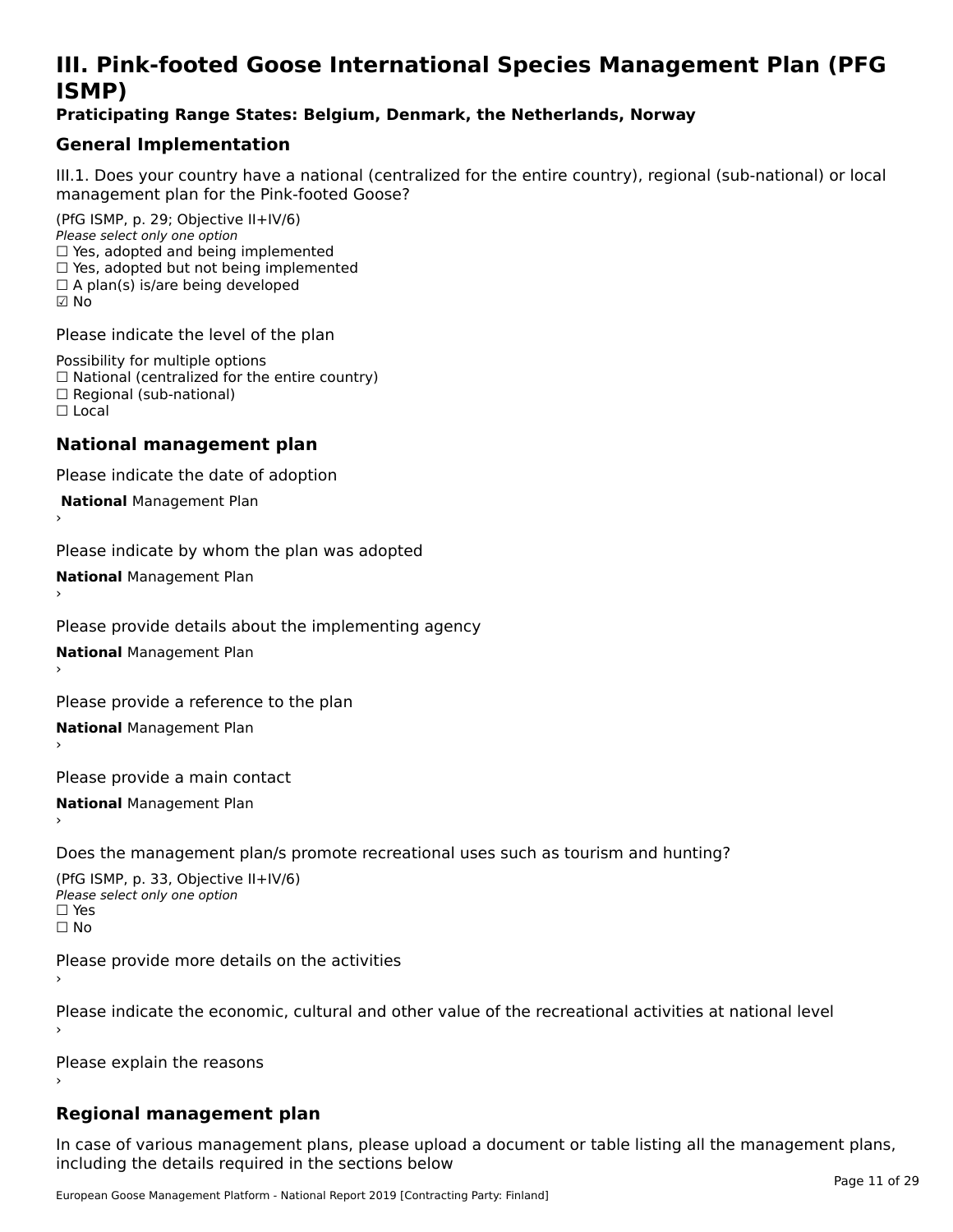Please indicate the region the plan encompasses **Regional** Management Plan

Please indicate the date of adoption **Regional** Management Plan ›

Please indicate by whom the plan was adopted

**Regional** Management Plan

›

Please provide details about the implementing agency

**Regional** Management Plan

Please provide a reference to the plan

**Regional** Management Plan

Please provide a main contact

**Regional** Management Plan

Does the management plan promote recreational uses such as tourism and hunting?

(PfG ISMP, p. 33,Objective II+IV/6) ∩∩ וויוכו פון<br>Please select only one option<br>□ Yes □ Yes<br>□ No

Please provide more details on the activities

Please indicate the economic, cultural and other value of the recreational activities at regional level

Please explain the reasons ›

### **Local management plan**

In case of various management plans, please upload a document or table listing all the management plans, In case of various management plans, please uploa<br>including the details required in the sections below

Please indicate the area the plan encompasses

**Local** Management Plan

Please indicate the date of adoption

**Local** Management Plan›

Please indicate by whom the plan was adopted

**Local** Management Plan

Please provide details about the implementing agency

**Local** Management Plan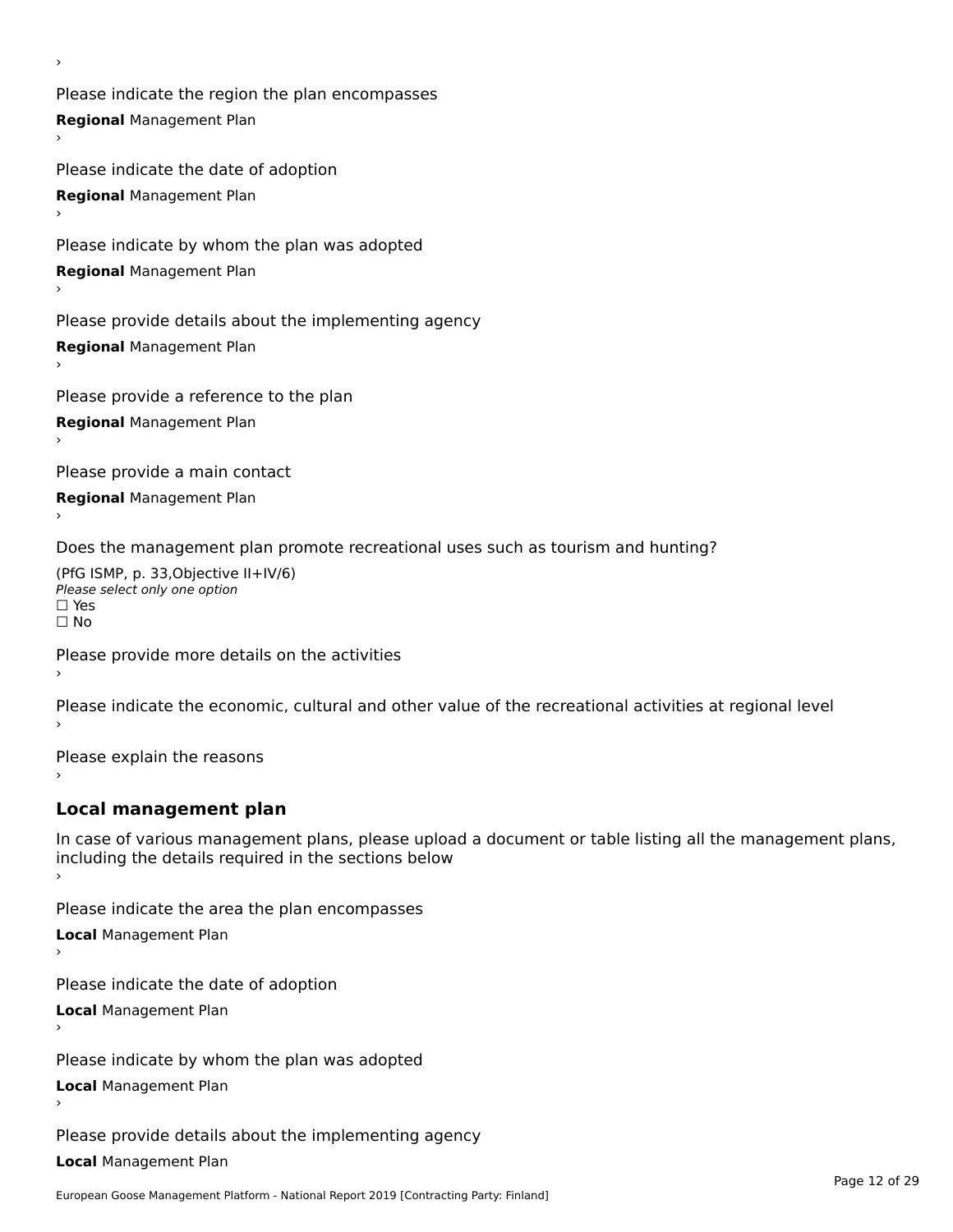Please provide a reference to the plan **Local** Management Plan

Please provide a main contact

**Local** Management Plan

›

Does the management plan promote recreational uses such as tourism and hunting?

(PfG ISMP, p. 33, Objective II+IV/6) Please select only one option☐ Yes☐ No

Please provide more details on the activities

Please indicate the economic, cultural and other value of the recreational activities at local level

Please explain the reasons ›

Please indicate the level of the plan ∩ease marcate the lever of the plan<br>□ National (centralized for the entire country) □ National (centralized io<br>□ Regional (sub-national) ☐ Local

#### **National management plan**

Please indicate the date of adoption National management plan

Please indicate by whom the plan was adopted

National management plan ›

Please provide details about the implementing agency

National management plan

Please provide a reference to the plan

National management plan

Please provide a main contact

National management plan

# **Regional management plan**

Please indicate the region the plan encompasses Regional management plan

Please indicate the date of adoption

Regional management plan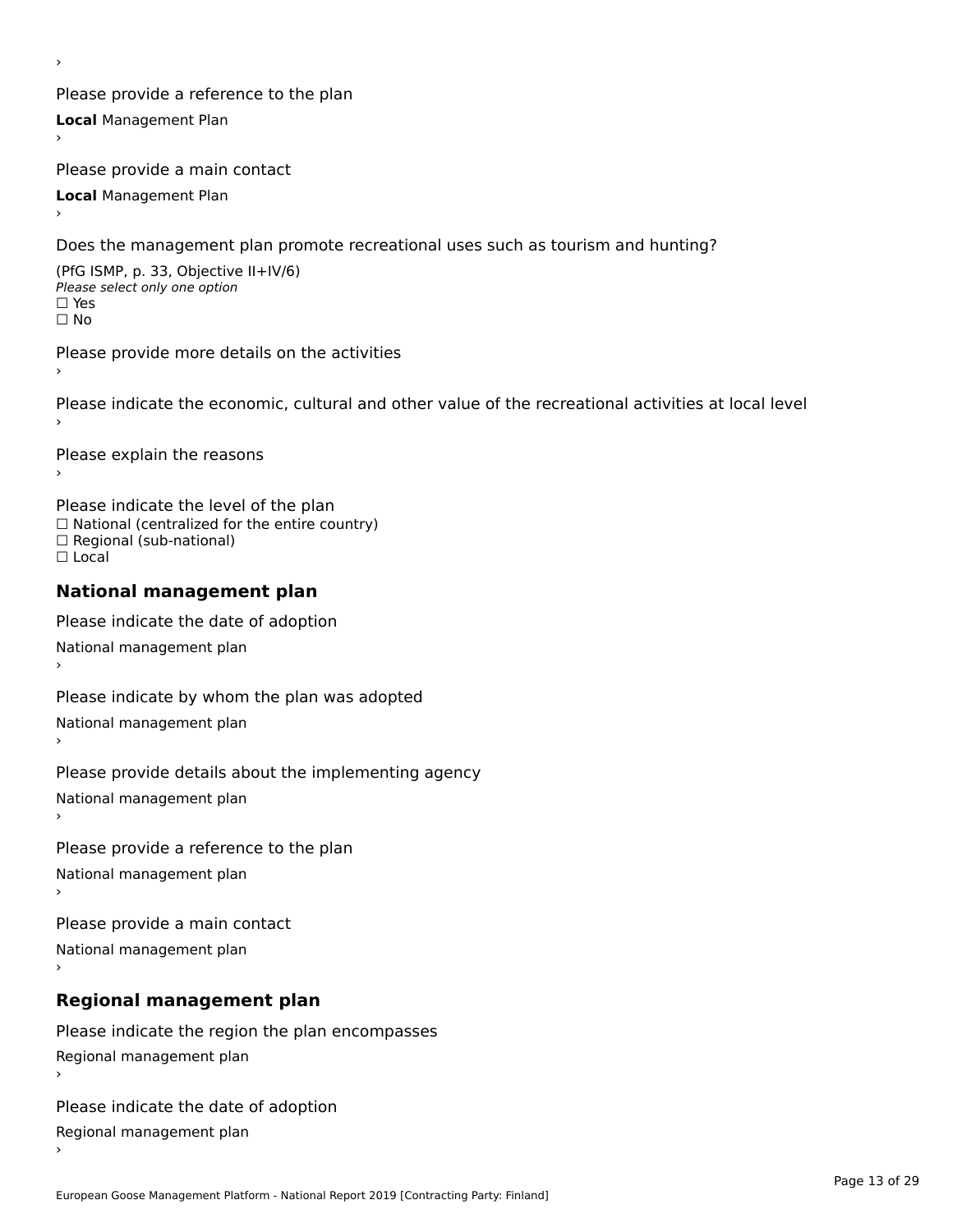```
Please indicate by whom the plan was adopted Regional management plan
Please provide details about the implementing agency Regional management plan
Please provide a reference to the plan Regional management plan
Please provide a main contact Regional management plan
Local management plan
Please indicate the area the plan encompasses Local management plan›Please indicate the date of adoption Local management plan١,
Please indicate by whom the plan was adopted Local management plan›Please provide details about the implementing agency Local management plan١,
Please provide a reference to the plan Local management plan›Please provide a main contact Local management plan١,
In case of various management plans, please upload a document or table listing all the management plans,in case or various management plans, please upload
including the details required in the sections above
```
Are the management plan/s promoting recreational uses such as tourism and hunting?

```
(PfG ISMP, p. 33, Objective II+IV/6)
Please select only one option☐ Yes☐ No
```
Please provide more details on the planned activities

Please explain the reasons›

Please indicate why the plan is not being implemented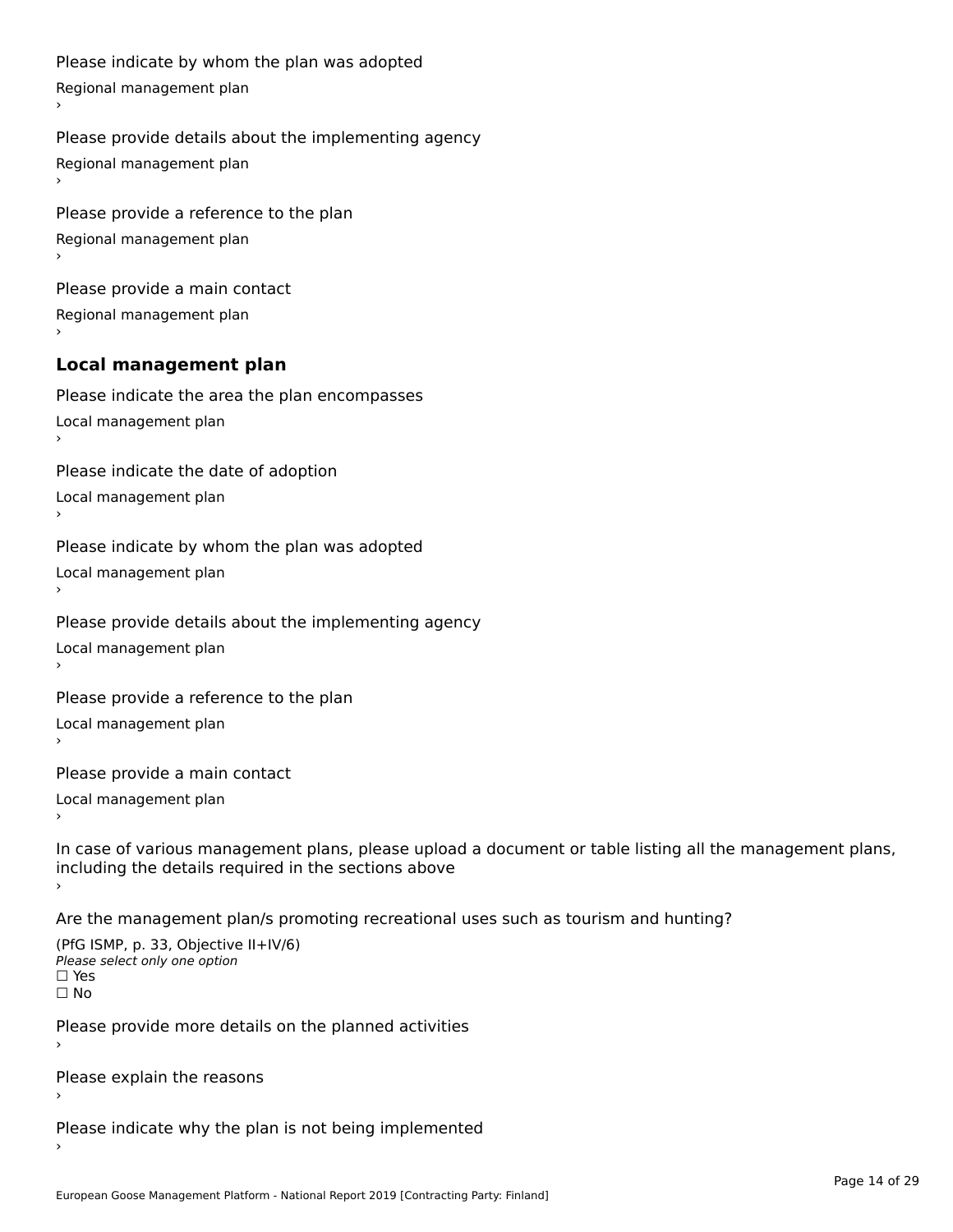Please indicate the timeline for the finalization of the plan

Please indicate when it is expected to be adopted

Please indicate the level of the plan(s) (National, regional, local)

Please explain the reasons

› Pink-footed Goose is considered as a migrant species, that has stopover sites in Finland but it does not breed in Finland. The species is protected in Finland and it is not a huntable species. The most important roosting nt rimand. The species is protected in rimand and it is not a nuntable species. The most important roosting<br>sites are located in protected areas. In a flyway scale the significance of the staging population in Finland has sites are located in protected areas. In a hyway scale the significance or the staging population in i iniant<br>increased just in the last ten years, before that the staging numbers were quite low in a flyway scale. No increased just in the last ten years, before that the staging humbers were quite low<br>threaths or management needs towards the staging population were not identified.

Field for additional information on management plan/s (optional)

III.2. Has your country established a working group to support the implementation of the PfG ISMP?

(PfG ISMP, p. 29, Objective  $I+II+II+IV/1$ ) Please select only one option riease select only one option<br>□ Yes, a working group has been established □ Tes, a working group has been established<br>□ The establishment of a working group is under consideration ☑ No

Please indicate the type of working group that has been established

Possibility for multiple options ™assibility for multiple options<br>□ National (centralized for the entire country) □ Regional (sub-national) ☐ Local

#### **National working group**

Please indicate the date of establishment›

Please list the working group members and coordinator ›

Please provide details about the functions of the working group ›

Please provide a main contact ›

# **Regional working group**

In case of multiple regional working groups, please upload a document or table listing all the working groups, including the actums required in the sections below

Please indicate the region the working group services ›

Please indicate the date of establishment ›

Please list the working group members and coordinator ›

Please provide details about the functions of the working group ›

Please provide a main contact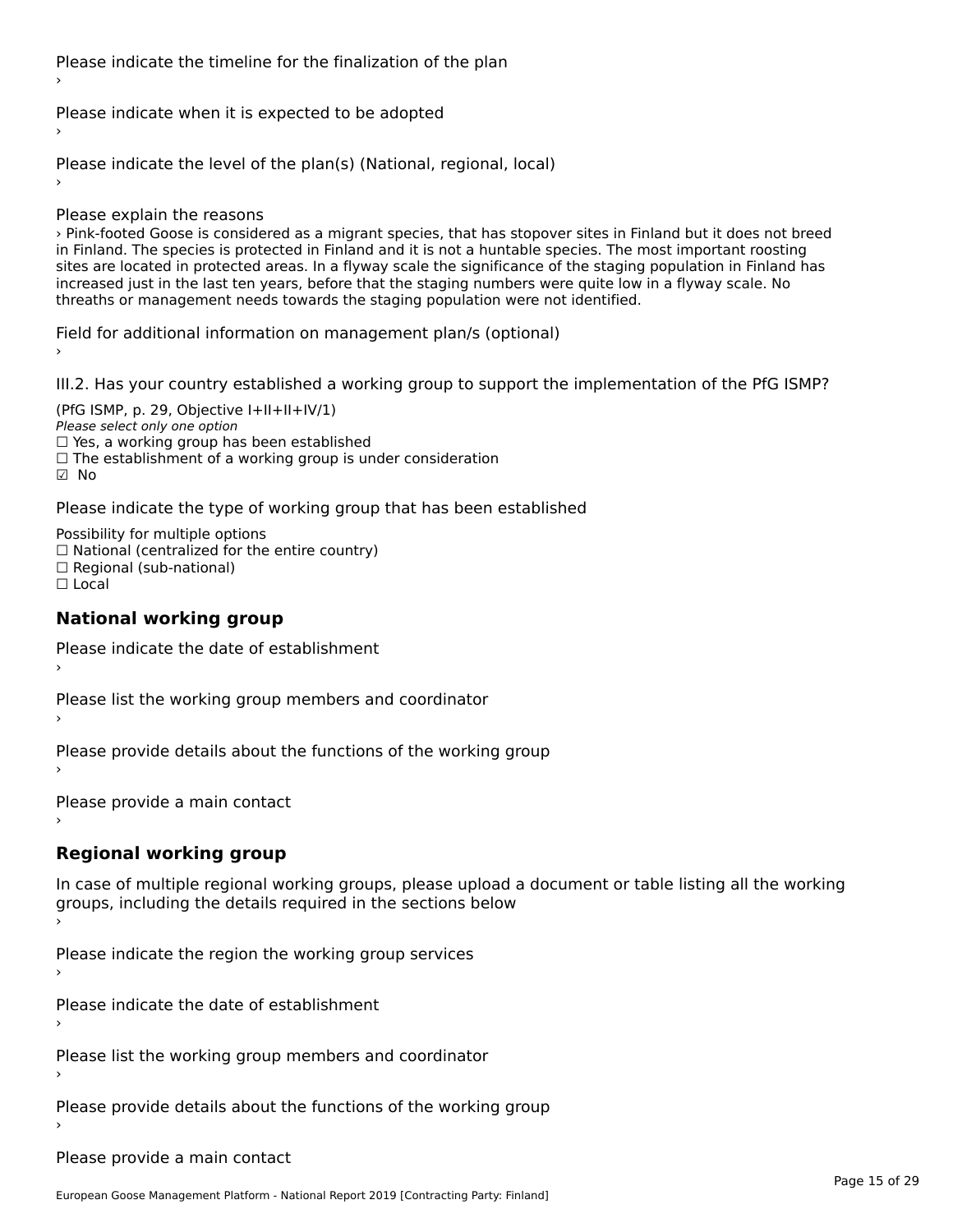# **Local working group**

›

In case of multiple local working groups, please upload a document or table listing all the working groups, in case of multiple local working groups, please up ›

Please indicate the area the working group services ›

Please indicate the date of establishment ›

Please list the working group members and coordinator ›

Please provide details about the functions of the working group ›

Please provide a main contact ›

Please indicate by when a decision on the establishment will be taken

Please indicate which existing structure or capacity is responsible for the implementation of the PfG ISMP

› Ministry of the Environment is a responsible body for the implementation of the PfG ISMP in Finland together with regional governmental organisations (Centers for Economic Development, Transport and the<br>Environment of the Environmental organisations (Centers for Economic Development, Transport and the

Field for additional information on working group (optional)

# **Objective I. Maintain a sustainable and stable Pink-footed Goose population and its range**

III.3. Have key sites for the Pink-footed Goose been identified in your country?

(PfG ISMP, p. 32, Objective I/4) Please select only one option☑ Yes☐ No

Please upload an Excel table and include specific information for each site on the following items

- $1 \quad \alpha$
- 2 Site
- 2 Site<br>3 Size (ha)

4 Location (decimal geographic coordinates; and separately upload a map indicating roost and main foraging areas 4 Location<br>if possible)

- 5 Main habitat types
- 6 Has this site been afforded appropriate designation status at international levels (e.g. Ramsar site, SPA, etc.)? 6a Marchael Barbara and Designation status
- 6a Designation status<br>6b Date of designation
- 
- 6c Any other relevant information
- 7 Has this site been afforded appropriate protected area status at national levels? 7a 11as uns site been and<br>7a - Designation status
- 7a Designation status<br>7b Date of designation
- 
- 7c Any other relevant information
- 8 Does a management plan exist that address the conservation requirements of pink-footed geese?
- 8a Provide brief details e.g. about the hunting regulations and other management regimes 8a

You have attached the following documents to this answer.

#### [KeySites\\_Finland.xlsx](http://aewa-ort.ort-production.linode.unep-wcmc.org/answers/2633125/documents/1490)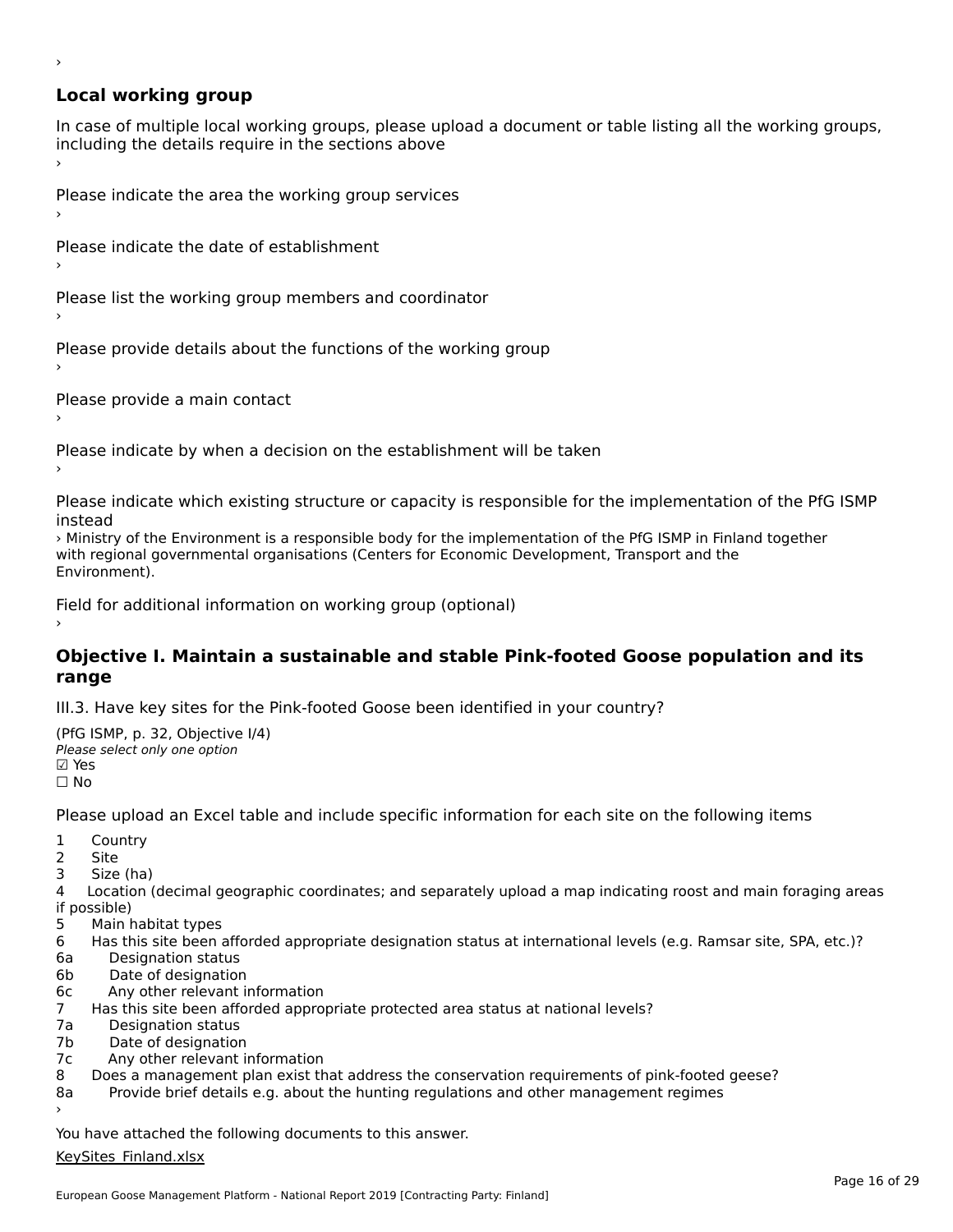Please explain the reasons

III.4. Are measures being taken to restore and/or rehabilitate Pink-footed Geese roosting and/or feeding

(PfG ISMP, p. 33, Objective I+II/7)  $(110, 1314)$ , p. 33, Objective  $141$ <br>Possibility for multiple options  $\boxdot$  In staging areas ⊠ in stagnig areas<br>□ In the wintering areas □ in the winter<br>□ Not relevant

### **In the staging areas**

Please provide brief details, listing sites and measures

› Habitat restoration and recurring management measures (removing of the Reed, grazing and mowing of coastal meadows) were carried out as an ongoing activity in following sites:

coastal meadows) were carried out as an ongoing activity in following sites.<br>- Liminganlahti (the most important roosting area for the PfG in Finland, the geese are feeding on coastal meadows regularly)

- Säärenperä (the second most important roosting area for the PfG in Finland

#### **In the wintering areas**

Please provide brief details, listing sites and measures ›

Please explain the reasons

III.5. Has a programme for prevention of Pink-footed Goose breeding on mainland been developed and implemented in your country?

 $(DEC~ICMD = 21, Okicative L+II+II/2)$ **[only for Norway]**

[only for Norway]

Please select only one option

Please select only one option<br>□ Yes, the programme is being implemented

 $\Box$  ies, the programme is being implemented to date  $\Box$  Yes, but the programme is not being implemented to date

 $\Box$  No, but a programme is under development

Please provide information on measures taken to date

Please provide results, if available

Please provide brief details on the measures and timeline of the programme

Please explain why it has not been implemented

Please provide brief details and expected date of enacting it

Please provide details on any other relevant activities undertaken, if any

### **Keep agricultural conflicts to an acceptable level**

III.6. Are agricultural conflicts related to Pink-footed Geese (e.g. crop damage) currently at an acceptable<br>lavel within your country?

(PfG ISMP, p. 33, Objective II / 4+5)יייכר וייכר (דור Please select only one option<br>קומו *Please select only one option*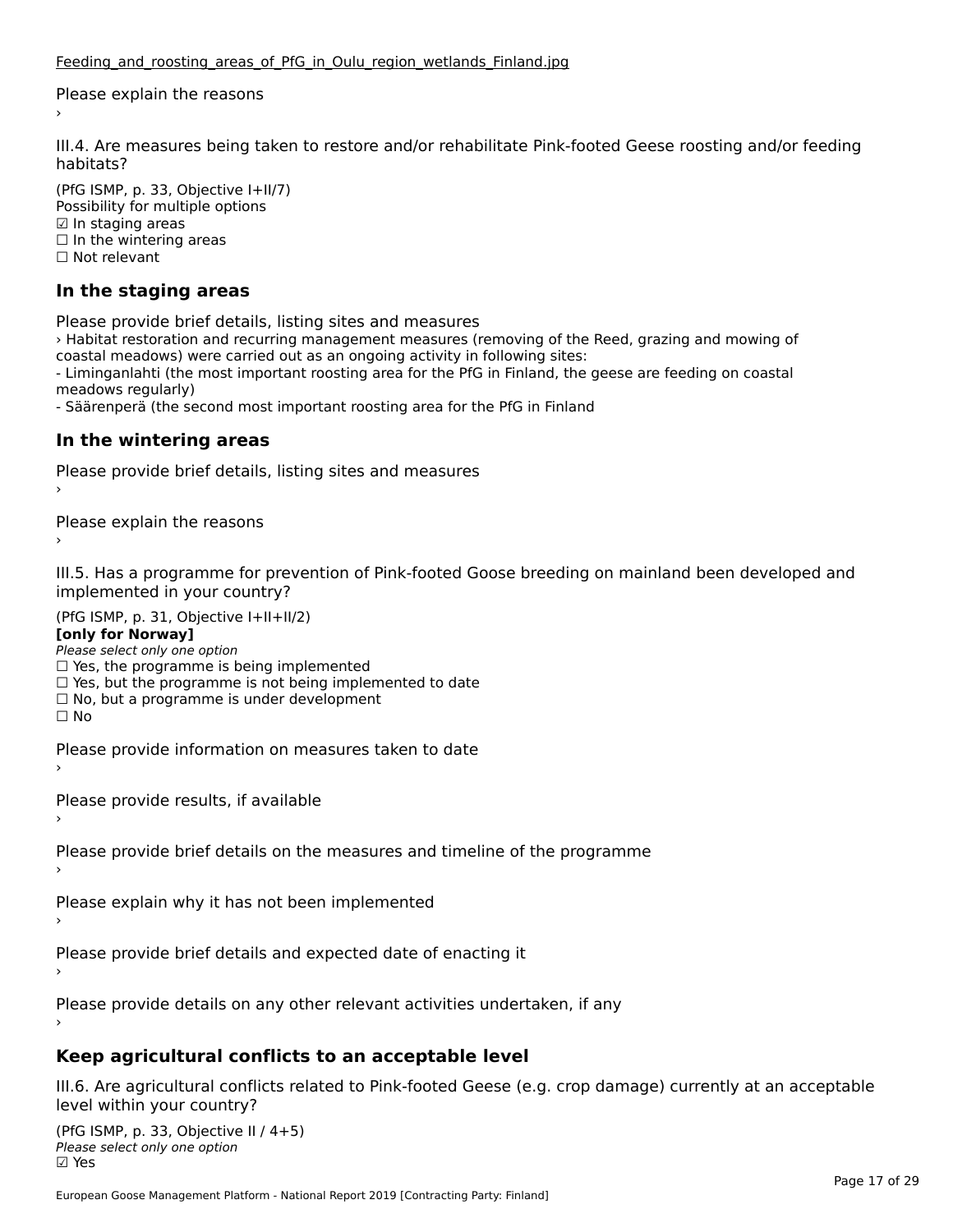Please indicate how these conflicts are being addressed

Please indicate how these conflicts are being addressed

Please provide further details, as necessary ›

## **Objective III. Avoid increase in tundra vegetation degradation on the breeding range**

III.7. Is the extent of arctic tundra degradation on Svalbard caused by the Pink-footed Goose monitored?

 $(DfG | GMP, p. 33-34, O$ **[only for Norway]**[only for Norway] Please select only one option☐ Yes☐ No

Please provide details on the type of monitoring activities (who is conducting them and how they are conducted)

Is there an increase in the level of degradation of the arctic tundra? □ CICIC ON INCICOSE IN C<br>Please select only one option □ Yes<br>□ No

Please provide any results or evidence

Please provide any results or evidence

Please explain the reasons

### **Objective IV. Allow for recreational use that does not jeopardize the population**

III.8. Does your country promote and/or implement (in the past three years) any national or regional (sub $m.6. \text{ Does you count by from one any or improper time.}$  (in the past times years) any national or national) hunting-related campaigns, training programmes and/or management activities ?

(PfG ISMP, p. 31, Objective VI/3) **[only Norway and Denmark]** Possibility for multiple options ∩ USSIDINCY TOF HUICIPIE OPCION.  $\Box$  Wise use hunting practices  $\Box$  wise use numing practices<br> $\Box$  Best practices to reduce crippling rates □ Best practices to reduce crippinig rates<br>□ Self-organization and coordination of local hunting □ Sen-organization and coordination or local nunting<br>□ No campaigns, programmes or activities have been implemented

## **Wise use hunting practices**

Please provide brief details (attach files or provide web links, if available) ›

# **Best practices to reduce crippling rates**

Please provide brief details (attach files or provide web links, if available)

### **Self-organization and coordination of local hunting**

Please provide brief details (attach files or provide web links, if available)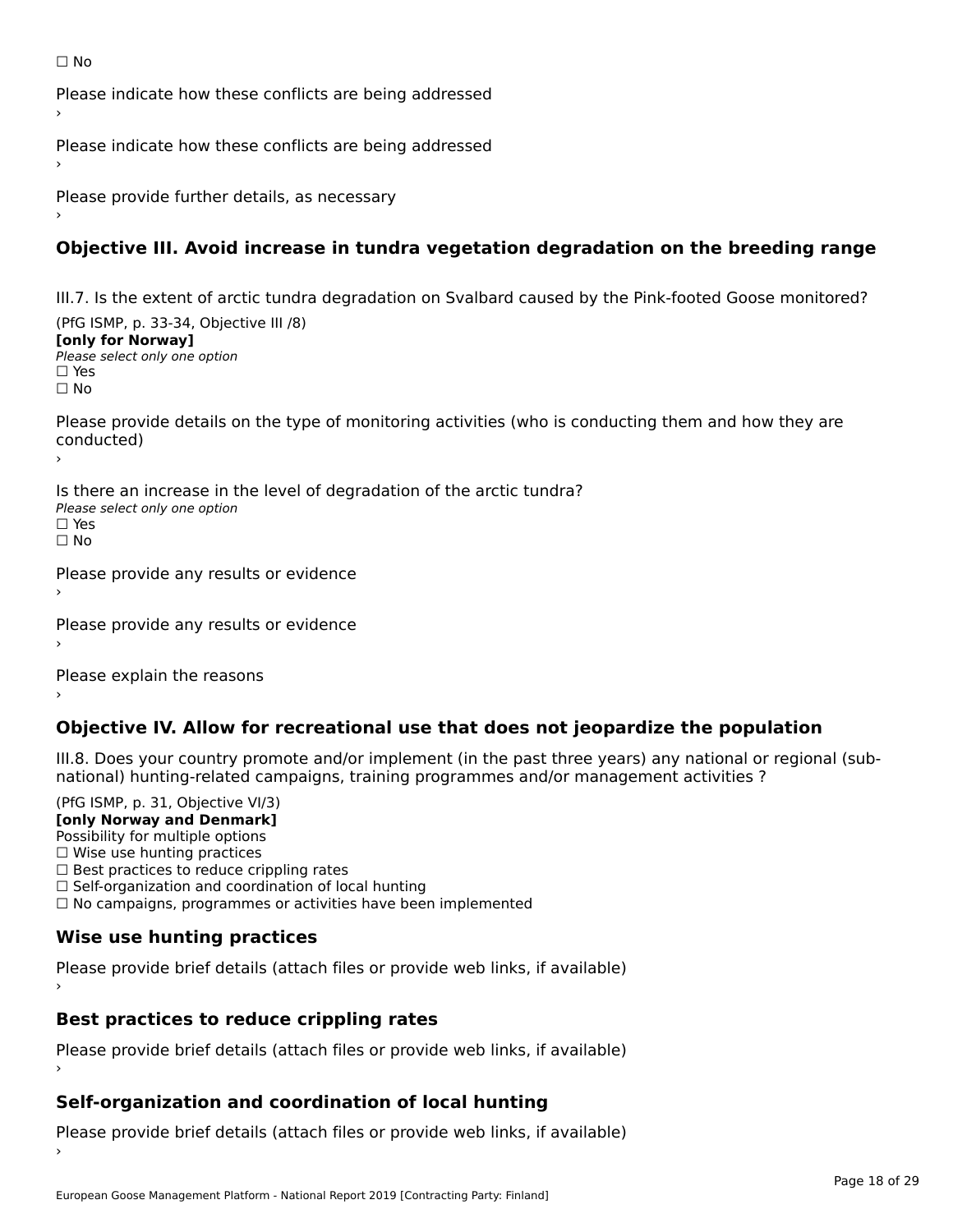$\,$ 

# **Optionally, please provide any other information related to the implementation of the PfG ISMP**

Please provide further information here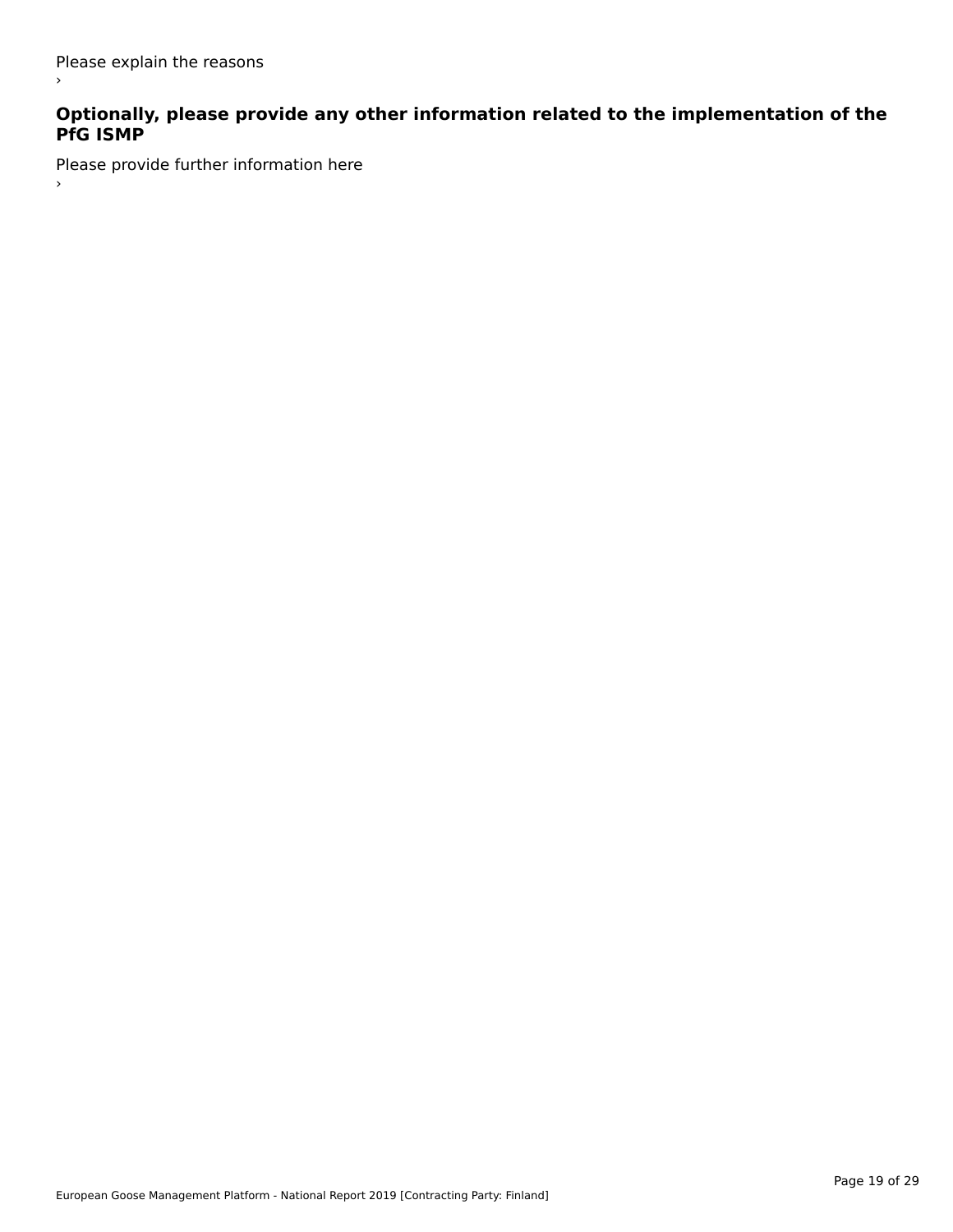#### **IV. Sub-section A: Taiga Bean Goose International Single Species Action Plan (TBG ISSAP) - Eastern 1 Management UnitAction Plan (TBG ISSAP) - Eastern 1 Management Unit**

Participating Range States**: Belarus, Estonia, Germany, Latvia, Ukraine** 

#### **Objective 1. Increase survival rate of adults**

#### **Result 1.1 Legal harvest does not jeopardize an increase of adult survival rates**

IV.1. Has your country developed and adopted legislation for the closure of hunting of TBG to allow for TBG IV.1. Thas your country developed and add<br>to pass before goose hunting is opened?

(activity 1.1.1.1 Workplan for the implementation of non-AHM related actions (2018-2020) agreed at the 3rd EGM IWG meeting in Leeuwarden, the Netherlands in June 2018) **[all Participating Range States]**

#### [all Participating Range States]

Please select only one option ☐ Yes, developed and adopted

☐ Yes, developed but not adopted

 $\Box$  ies, developed but not adopted

Please describe what legislation has been developed

Please indicate when it was adopted

Please indicate how the legislation is enforced

Please describe what legislation has been developed

Please indicate the timeframe when the legislation is expected to be adopted

Please explain the reasons

#### **IV.2. Please indicate how you are improving the knowledge of the occurrence of TBG on sub-species level in your country**on sub-species level in your country

on sub-species fever in your country<br>(activity 1.1.1.2 Workplan for the implementation of non-AHM related actions (2018-2020) agreed at the **Brd EGM IWG meeting in Leeuwarden, the Netherlands in June 2018)** 

#### [all Participating Range States]

IV.2.1. Ensuring national monitoring at all known key sites <del>■ Western Chroning</del> Hational<br>Please select only one option  $\Box$  Yes ☐ No

Please describe the activities undertaken

Please list the key sites where monitoring activities are being undertaken

Please provide relevant documents or weblinks

Please explain the reasons

›

IV.2.2. Providing identification training to people carrying out the monitoring activities <del>■ Western Fortung</del> Recrement<br>Please select only one option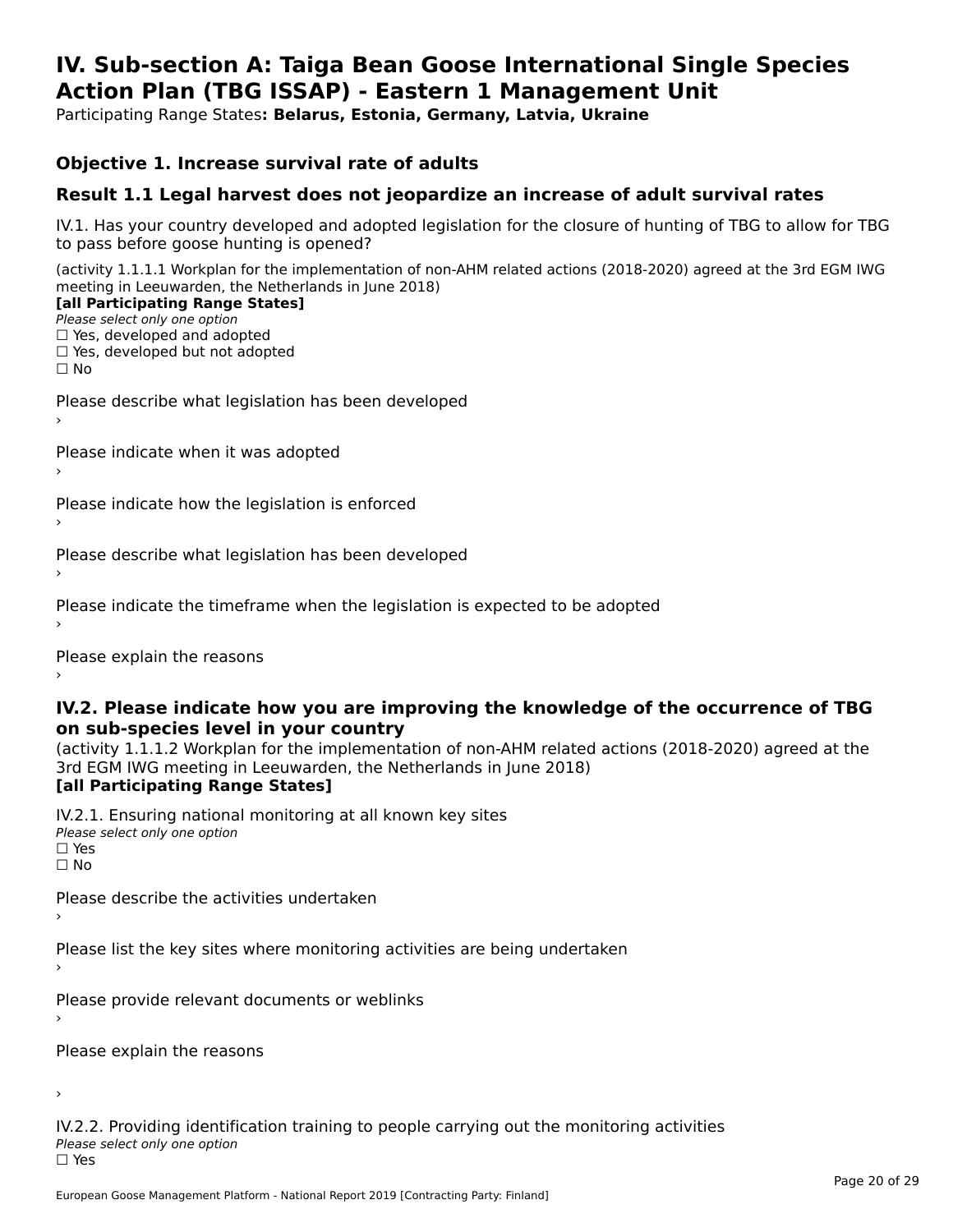```
☐ No
```

```
Please describe the activities undertaken›Please provide relevant identification materials or weblinks, if available
Please explain the reasons
IV.2.3. Providing equipment to people carrying out the monitoring activities
Please select only one option
☐ Yes□ Yes<br>□ No
Please describe the activities undertaken›Please provide relevant documents or weblinks
Please explain the reasons
IV.2.4. Carrying out a satellite/GPS tagging project on TBG in the wintering/staging areas
TV:∠:→: Carrying out a Se<br>Please select only one option
□ Yes<br>□ No
Please describe the activities undertaken›Please provide relevant documents or weblinks
Please explain the reasons
IV.2.5. Any other relevant activities
Please select only one option
☐ Yes□ Yes<br>□ No
Please describe the activities undertaken›Please provide relevant documents or weblinks
Result 1.2 Illegal harvest is reduced to non-significant levels
```
IV.3. Does your country implement an awareness-raising campaign for hunters to complement necessary rv.5. Does your court<br>legislation changes?

(activity 1.2.2.1 Workplan for the implementation of non-AHM related actions (2018-2020) agreed at the 3rd EGM IWG meeting in Leeuwarden, the Netherlands in June 2018)

#### **[Only for Belarus and Ukraine]**

Please select only one option

riease select only one option<br>□ Yes, an awareness-raising campaign is being implemented<br>□ Yes, an awareness-raising campaign is under development

□ No, but an awareness-raising campaign is under development<br>□ N。

Please indicate who is involved in the implementation (e.g. national NGOs, research institutes, etc.)

Please provide brief details about the activities that are being implemented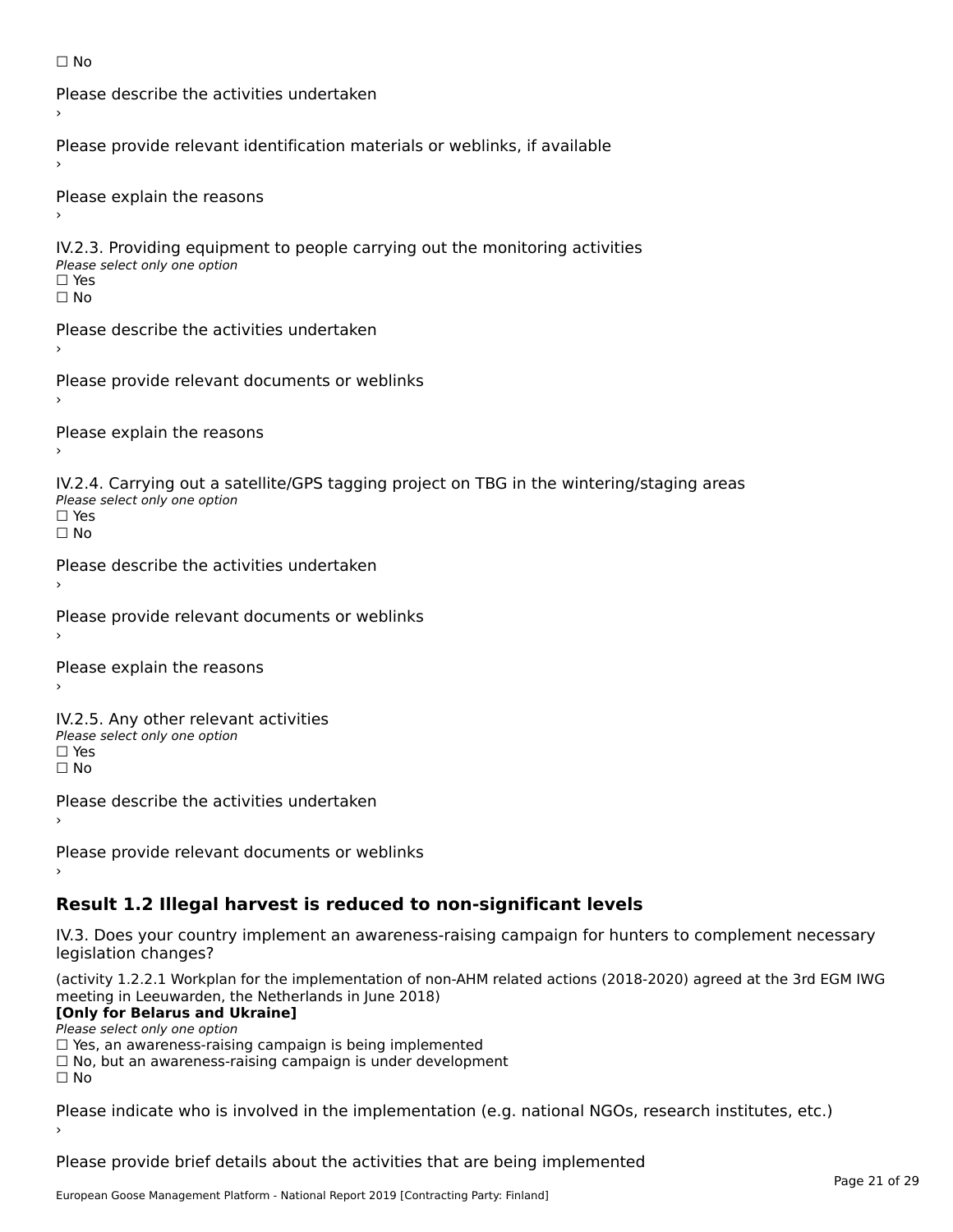Please provide a weblink or upload more information on the campaign Does the campaign include guidance on identification of grey geese? **DOCS** the campaign mer<br>Please select only one option □ Yes<br>□ No Please upload identification guides and provide weblinks Please provide further information, if available Please explain the reasons Please indicate who is in charge of developing the campaigns Please provide information on when the development is expected to be finalized Please indicate when the implementation of the campaign is envisaged to start Please provide reasons why an awareness-raising campaign is not in place IV.4. Has special publication on the occurrence of the Taiga Bean Goose been produced and disseminated? (activity 1.2.2.2 Workplan for the implementation of non-AHM related actions (2018-2020) agreed at the 3rd EGM IWG **[Only for Ukraine] □ Yes produced and disseminated**<br>Please select only one option  $\Box$  ies produced and disseminated  $\Box$  ies, currently being produced Please provide details on dissemination, upload publication or provide weblink Please provide details on the timeframe Please indicate who is in charge of producing the publication Please provide details on the dissemination plans Please explain the reasons **Other objectives and results as decided by the EGM IWG Reducing Taiga Bean Goose crippling** IV.5. Have you undertaken any activities to reduce TBG crippling rates? (activity agreed at the 1st EGM IWG meeting in Kristianstad, Sweden in December 2016)

#### **[all Participating Range States]**[all Participating Range States]

**Law Tarticipating Range**<br>Please select only one option

□ Yes<br>□ No

›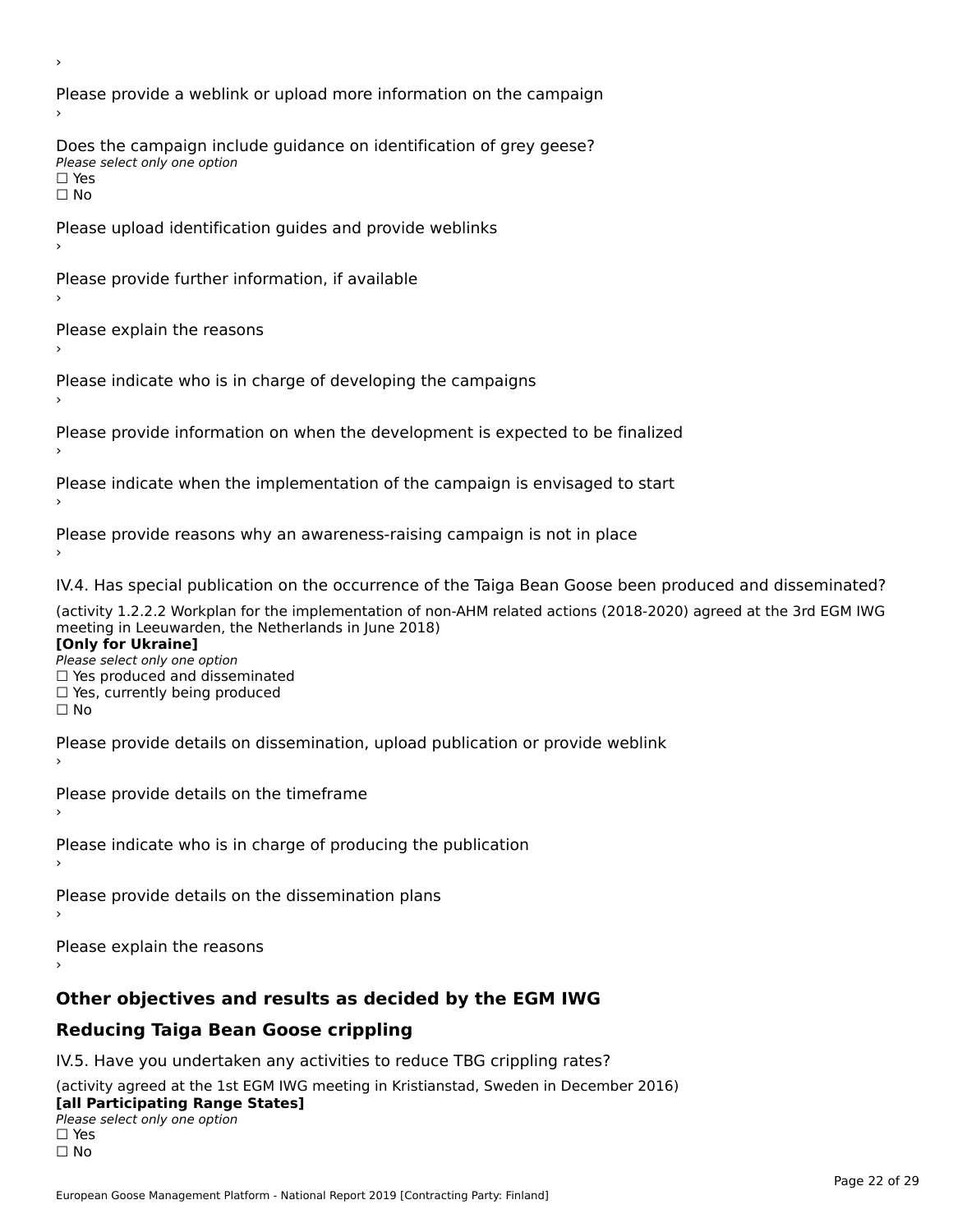☐ Not applicable

```
Please provide details on the activities
```
Please explain the reasons

Please explain the reasons

#### **Raising identification skills and awareness amongst hunters**

IV.6. Have training programmes to develop identification skills amongst hunters been organized by national rv.o. riave training pro<br>hunting associations?

(activity agreed at the 1st EGM IWG meeting in Kristianstad, Sweden in December 2016) **[all Participating Range States]**[all Participating Range States] **Lan Tarticipating Range**<br>Please select only one option ☐ Yes☐ No□ Not applicable

Please provide more information on the training programmes

Have the training programmes been developed in cooperation with BirdLife partners and other conservation NGOs?Please select only one option☐ Yes☐ No

```
Please provide a list of cooperating partners
```
Please provide more information of detailed activities with partners

Please upload any relevant materials

Please provide weblinks

Please explain the reasons

Please explain the reasons›

Please explain the reasons

#### **Optionally, please provide any other information related to the implementation of the TBG ISSAPTBG ISSAP**

Please provide information here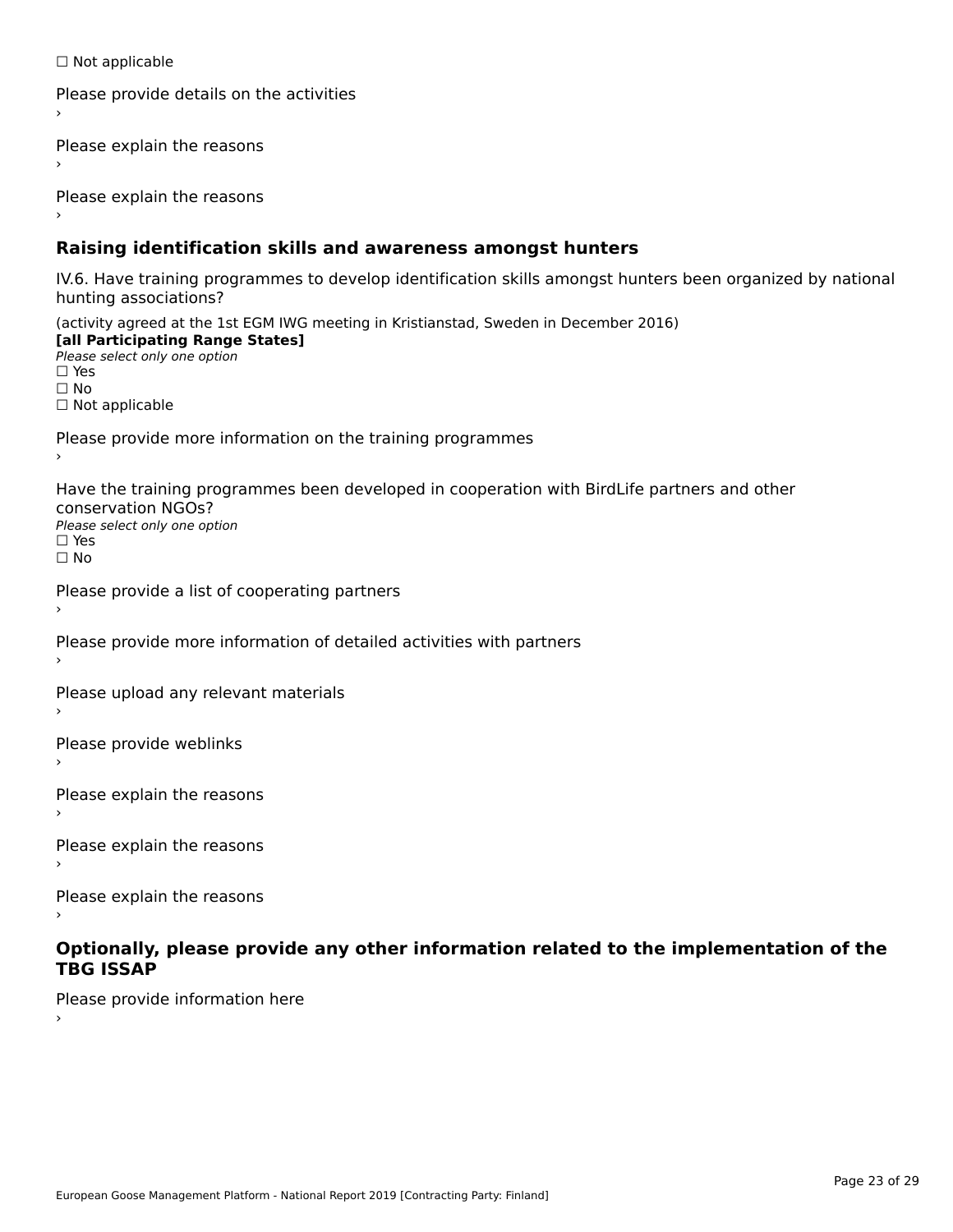# **V. Sub-section B: Taiga Bean Goose International Single SpeciesAction Plan (TBG ISSAP) - Western and Central Management Units**

Participating Range States: **Denmark**, **Finland**, **Norway, Sweden**, **UK**

## **Objective 1 Increase survival rate of adults**

### **Result 1.2 Illegal harvest is reduced to non-significant levels**

V.1. Is TBG shooting investigated in north-east Jutland and Zealand?

(activity 1.2.2.1 Workplan for the implementation of non-AHM related actions (2018-2020) agreed at the 3rd EGM IWG meeting in Leeuwarden, the Netherlands in June 2018) **[Only for Denmark]** 

**LOTTLY TOT DETITIONS**<br>Please select only one option *riease*<br>□ Yes<br>□ No

Please indicate what activities have been undertaken

Please provide results, relevant publications and weblinks ›

Please explain the reasons

#### **Result 1.3: Impact of huntable native predators in breeding and moulting areas is reduced**

V.2. Are annual campaigns undertaken amongst hunters in the breeding areas to strengthen fox v.z. Are annual campaigns und<br>management in your country?

(activity 1.3.1.1 Biannual Taiga Bean Goose implementation plan agreed at the 1st EGM IWG meeting in Kristianstad, Sweden in December 2016)

**[Only for Finland]** Please select only one optionriease<br>□ Yes ⊠ Yes<br>□ No

Please list the areas where the campaigns are being undertaken

› The breeding areas of TBG cover roughly half of Finland. Fox management is relevant in the whole country.The breeding areas of the cover foughly han of filliand. Fox management is relevant in the whole country.<br>The importance of small predator management has been promoted to hunter's though magazines and social me importance or sman predator management<br>media to strengthen management activities.

Ineula to strengthen management activities.<br>In practice there is on-going work under this subject, but is has been carried out at more general level In practice there is on-going work under this subject, but is has been carried out at more general lever<br>considering ground nesting birds at large, not specifically specified to TBG, while providing largely the same

The recent field observation from South-Western Lapland indicate that fox population is currently declining The recent held observation from Sout<br>due to combination of several factors.

ade to combination or several ractors.<br>However, the importance of fox management for TBG was raised in recent press release focused on Raccoon Dog management in Northern Finland https://riista.fi/vieraspeto-supikoira-pitaa-pysayttaa-lapissa/

Please list the hunting associations involved › Non-applicable

Please provide any other relevant details and weblinks ›

Please explain the reasons

V.3. Has fox management in northernmost Finland been further strengthened by the Finnish Wildlife v.5. Has fox management in northernmost F<br>Agency and the Forestry and Parks Service?

(activity 1.3.1.2 Biannual Taiga Bean Goose implementation plan agreed at the 1st EGM IWG meeting in Kristianstad, Sweden in December 2016) Sweden in December 2016) [Only for Finland]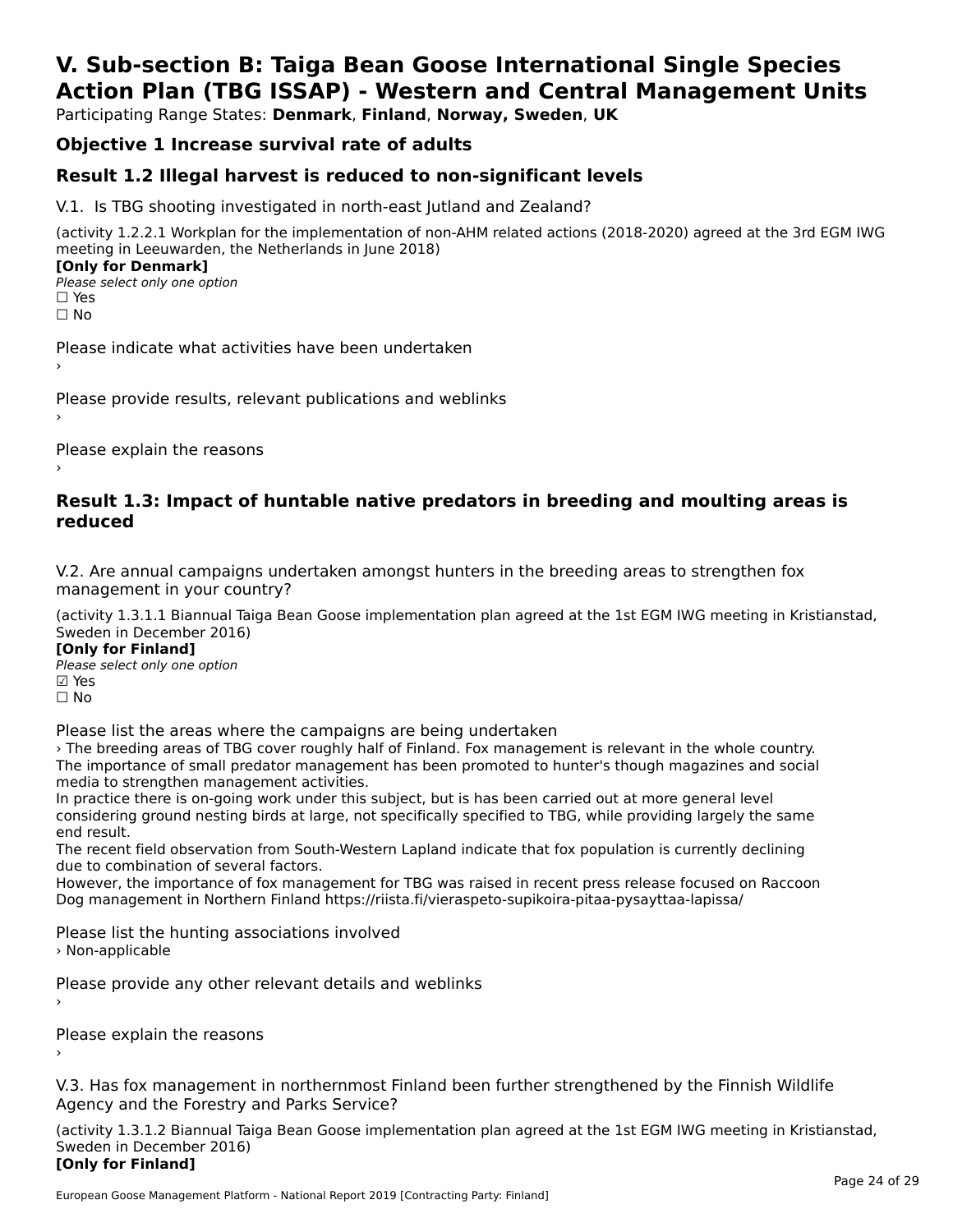Please select only one option ☑ Yes☐ No

Please explain what activities have taken place

› The issue was discussed between Finnish Wildlife Agency and Forestry and Parks service 2017 and effectivefox management by Forestry and Parks service is continued in the northermost part of country primarily for TOX management by Forestry and Farks service<br>the conservation of the endangered arctic fox.

Please provide results, relevant publications and weblinks › Non-applicable

Please explain the reasons

### **Result 1.4: Impact of alien predators in breeding and moulting areas is reduced**

V.4. Does your country implement programmes for the eradication of the raccoon dog?

(activity 1.4.1.1 Workplan for the implementation of non-AHM related actions (2018-2020) agreed at the 3rd EGM IWG meeting in Leeuwarden, the Netherlands in June 2018)

**[Only for Finland and Sweden]Please select only one option** 

☑ Yes☐ No

Please provide details about the eradication programme(s) (scope, implementing entities, etc.) › On-going project to stop the dispersal of Raccoon Dog to Scandinavia. The objective in Northern Finland is to decrease th epopulation size of Raccoon Dog. Annual funding the project in Finland is around 150 000 euros plus significant amount of volunteer efforts from local hunters.

plus significant amount of volunteer enorts from local hunters.<br>The RD was listed at the EU list of invasive species and management plan of Raccoon Dog will be prepared.

Please provide details on the effectiveness of the programmes

riease provide details on the enectiveness of the progress of the progress.

In southern breeding areas the Raccoon Dog management is at the responsibility of local hunting ar southern breeding areas the Naccoon Dog management is at the responsibility or local hunting<br>asssociations and they are regularly encouraged to effective small predator management. There is locally assistendions and they are regularly encouraged to enective sinal predator management. There is located activities, but as a whole the Raccoon Dog population is increasing in the southern hafl of the country

Please provide an update on the current status of the raccoon dog

› Currently listed as huntable species. Hunting of males and juveniles allowed year round, female with young is protected between May 1st and August 31st

The recent change in EU listing of invasive species will come into force at 2019 which will have effect on the The recent change in ED iisting or invasive species will con-<br>status and more effective management tools are foreseen.

status and more enective management tools are foreseen.<br>In terms of population status the RD population is steadily increasing despite high levels of harvest. In 2016 In terms or population status the ND population is steadily increasing despite high levels or harvest. In 2t<br>Raccoon Dog harvest exceeded 200 000 individuals, and it was the second most numerous game animal harvested in Finland.

Please explain the reasons

## **Objective 2. Increase reproductive rates**

### **Result 2.2: Intraspecific competition in spring staging areas is reduced**

V.5. Please provide updates on the implementation of the "fields for geese" programme

(activity 2.2.1.1 Workplan for the implementation of non-AHM related actions (2018-2020) agreed at the 3rd EGM IWG meeting in Leeuwarden, the Netherlands in June 2018) **[Only for Sweden]** ›

V.6. Please provide information on the continuation and implementation of the "unharvested-fields-forbirds" programme (within the Common Agricultural Policy)birds" programme (within the Common Agricultural Policy)

(activity 2.2.1.2 and 2.2.1.3) **[Only for Finland]**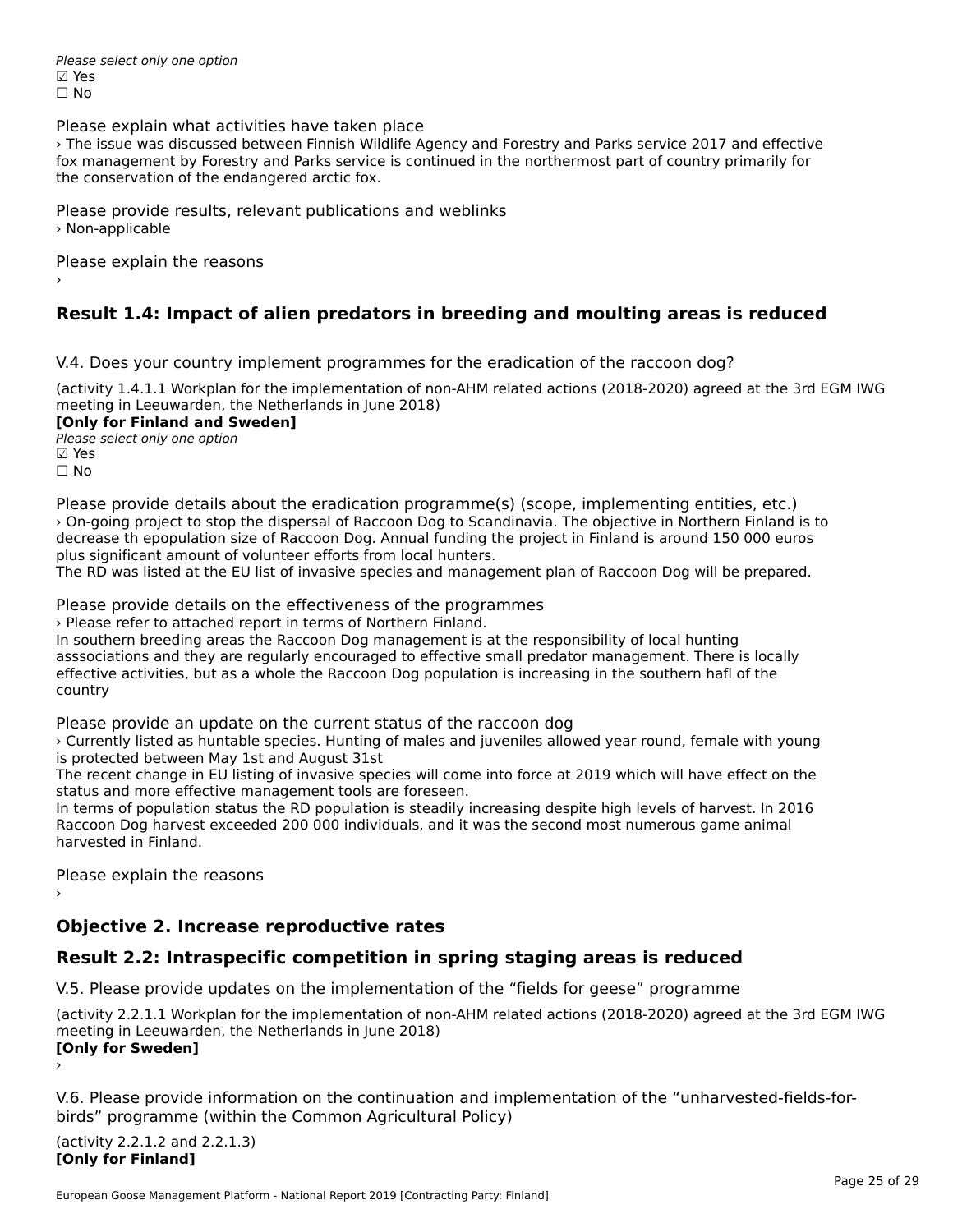› The issue is discussed in the preparation of the next CAP period.

# **Objective 3. Stop ongoing loss, fragmentation and degradation of habitats, and restore lost, fragmented and degraded habitats**

### **Result 3.1: Impact of forestry works is reduced**

V.7. Have working models been developed for wildlife-friendly forest management?

(activity 3.1.1.1 Workplan for the implementation of non-AHM related actions (2018-2020) agreed at the 3rd EGM IWG meeting in Leeuwarden, the Netherlands in June 2018) **[Only for Finland]**

**□ 1990 Different Company**<br>Please select only one option **☑ Yes**<br>□ No

Please provide details on the working models developed

› The concept and working models of Wildlife Friendly Forest Management if well developed and established The concept and working models of whalle intendity rorest manager.<br>largely based on the national management plan for grouse species.

Please find more information (in Finnish) at https://riista.fi/riistatalous/riistakannat/hoitosuunnitelmientoimeenpano/riistametsanhoito/

The brood habitat of grouse and TBG have significant overlap in forested areas and mire restorations for Willow Grouse can have potential benefits for TBG, depending on site-specific features.An article in english at Unasylva 249 at page 71 gives a good overview. http://www.fao.org/publications/card/en/c/b9ab7023-3045-4d6b-b782-87907ef6b7c7/

Are these models being implemented?

ric criese models being<br>Please select only one option ☑ Yes

☐ No

Please provide more information on the progress

› The Wildlife Friendly Forest Management (WFFM) is promoted, educated and informed to forest owners, forestry professionals and corporations via set of projects managed by Finnish Wildlife Agency and Finnish Forest Centre and applied at state lands by Metsahallitus Forestry Ltd. rorest centre and applied at state lands by Metsanaliitus Forestry Etd.<br>Recently the forest spots that has potential/favourable structures for wildlife were highlighted in the national

Recentry the forest spots that has potential/lavourable structures for whallie were highlighted in the hational<br>forest database, which can be accessed by landowners to view their personal properties. The structures were identified based on LIDAR-scanning data, which cover almost the whole country. To support the implementation a handbook for WHHM was recently published. https://riista.fi/wp-

content/uploads/2019/02/riistametsanhoidonopas\_WEB\_pakattu.pdf

content/uploads/2019/02/riistametsanhoidonopas\_WEB\_pakattu.pdf

Have these models been promoted to reach forest owners?

∩ave these models bee<br>Please select only one option ☐ No

Please provide more information

A case provide more information<br>
Agriculture media work and education event to all relevant sectors and all means by Finnish Wildlife Agency and Finnish Forest Centre

Please explain the reasons ›

Have these models been promoted to reach forest corporations? Please select only one option ☑ Yes☐ No

Please provide more information

› Close co-operation with major forestry corporations in terms of example sites and information activities. The principles of WFFM largely overlap with requirement of FSC certificate, which is increasing coverage in Finland

Please explain the reasons ›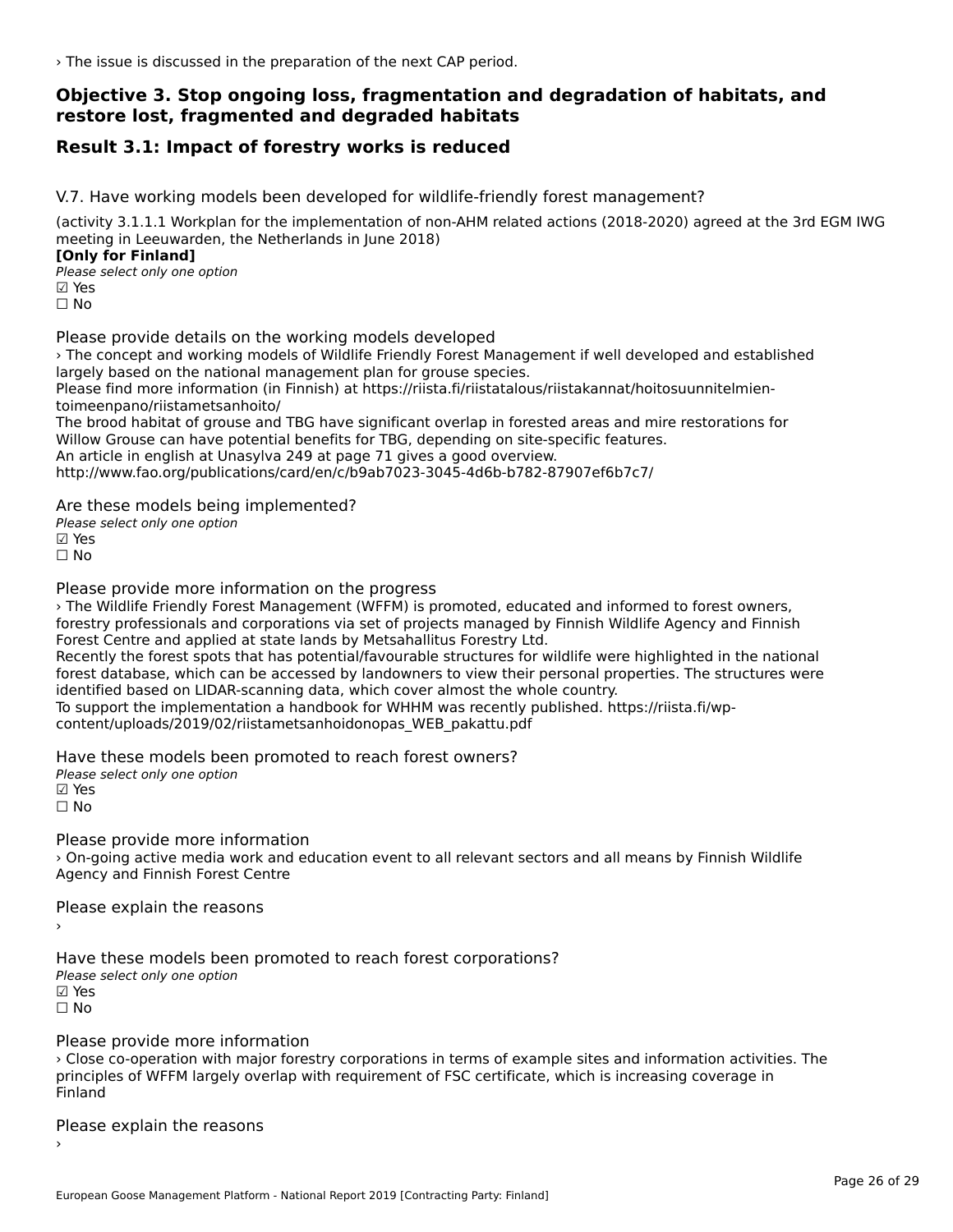# Please explain the reasons

V.8. Please indicate the implementation progress to reach the annual goals for mire restoration

(activity 3.1.2.1 Workplan for the implementation of non-AHM related actions (2018-2020) agreed at the 3rd EGM IWG meeting in Leeuwarden, the Netherlands in June 2018) **[all Participating Range States]** ›

#### **Result 3.3: Breeding, staging and wintering habitats are not further lost due to oil and gas or renewable energy developments**gas or renewable energy developments

V.9. Are you monitoring the collision risk posed by renewable energy developments to TBG close to the Special Protection Areas, identified as their important wintering sites?

(activity 3.3.1.1 Workplan for the implementation of non-AHM related actions (2018-2020) agreed at the 3rd EGM IWG meeting in Leeuwarden, the Netherlands in June 2018)

**[only for Denmark and other Range States as applicable] Long Tor Demiark and<br>Please select only one option** ☐ Yes☐ No

Please provide information on the relevant actions that have been undertaken

Please provide any results, if available

Please explain the reasons

### **Result 3.4: Impact of agriculture on natural Taiga Bean Goose habitats is minimized**

V.10. Has the area of managed coastal grasslands under the Common Agricultural Policy (CAP) increased in your country compared to 2017?

(activity 3.4.1.1 Workplan for the implementation of non-AHM related actions (2018-2020) agreed at the 3rd EGM IWG

#### **[only for Finland]**

**Please select only one option** ☑ No

Please indicate the size of the total area›

Please indicate the additional area managed since the beginning of 2017

Please describe the activities undertaken on grassland management

Please upload relevant documentation and provide weblinks

›

Please explain the reasons

› Compared to 2017 there is no meaninful increase of managed coastal grasslands. We are at the end of current CAP period and the investment funds for establishment of new managed areas are used. The area can be further increased at meaninful level if/when the new CAP has adequate funding for it.

### **Other objectives and results as decided by the EGM IWG**

# **Review factors possibly contributing to rapid declines in eastern England and**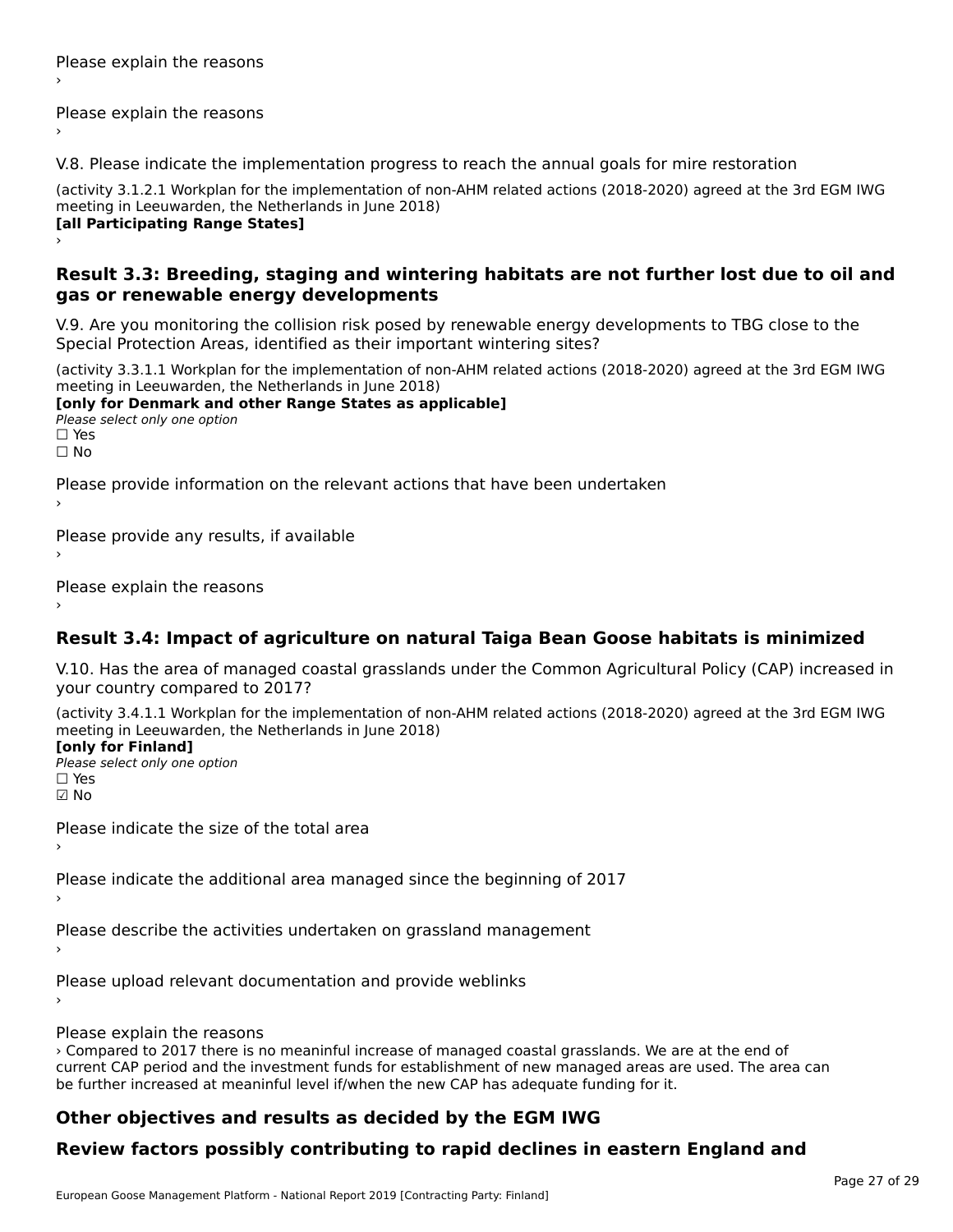### **implement appropriate management responses**

V.11. Have possible factors causing population declines in eastern England been reviewed?

(activity 3.4.2. Workplan for the implementation of non-AHM related actions (2018-2020) agreed at the 3rd EGM IWGmeeting in Leeuwarden, the Netherlands in June 2018) **[only for UK]**[only for UK] **∐omy for OR**<br>Please select only one option

□ Yes<br>□ No

Please describe those factors and provide further information as available

Are appropriate management responses to these factors being implemented? Please select only one option☐ Yes☐ No

Please provide information on the activities implemented

Please provide information about the main achievements and results

Please explain the reasons

Please explain the reasons

## **Reducing Taiga Bean Goose crippling**

V.12. Have you undertaken any activities in the past three years to reduce TBG crippling rates?

(activity agreed at the 1st EGM IWG meeting in Kristianstad, Sweden in December 2016) **[all Participating Range States]**

**Lan Tarticipating Range**<br>Please select only one option ☑ Yes☐ No

□ Not applicable

Please provide details on the activities

› The issue on adequate shooting distance to reduce crippling was raised in article in Metsastaja/Jagaren magazine informing the restrictions on the reopened bean goose hunting season, which was restricted in time magazine imominity the restrictions on the reoperied b<br>and space to focus the harvest on tundra bean goose. and space to rocus the narvest on tunura bean go<br>Foreseen to raise awareness again during autumn

Please explain the reasons›

Please explain the reasons

›

# **Raising identification skills and awareness amongst hunters**

V.13. Have training programmes to strengthen identification skills and raise awareness amongst hunters v.15. Have training programmes to strengthen identification skills and raise aw<br>been organized in your country, in particular by national hunting associations?

(activity agreed at the 1st EGM IWG meeting in Kristianstad, Sweden in December 2016)

**[all Participating Range States]**Please select only one option

☑ Yes☐ No □ Not applicable

Please provide more information on the training programmes